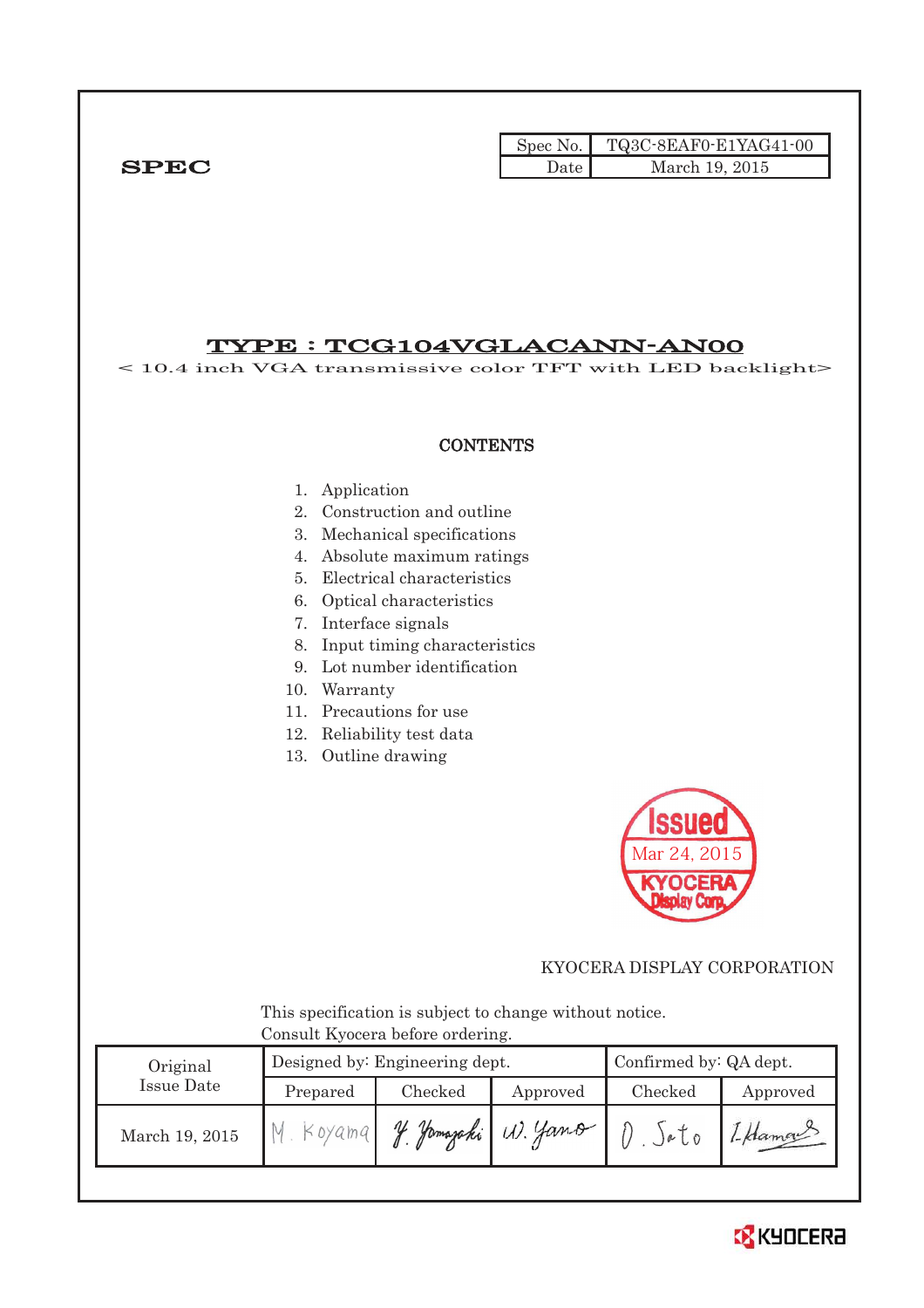# Warning

- 1. This Kyocera LCD module has been specifically designed for use only in electronic devices and industrial machines in the area of audio control, office automation, industrial control, home appliances, etc. The module should not be used in applications where the highest level of safety and reliability are required and module failure or malfunction of such module results in physical harm or loss of life, as well as enormous damage or loss. Such fields of applications include, without limitation, medical, aerospace, communications infrastructure, atomic energy control. Kyocera expressly disclaims any and all liability resulting in any way to the use of the module in such applications.
- 2. Customer agrees to indemnify, defend and hold Kyocera harmless from and against any and all actions, claims, damages, liabilities, awards, costs, and expenses, including legal expenses, resulting from or arising out of Customer's use, or sale for use, or Kyocera modules in applications.

# Caution

1. Kyocera shall have the right, which Customer hereby acknowledges, to immediately scrap or destroy tooling for Kyocera modules for which no Purchase Orders have been received from the Customer in a two-year period.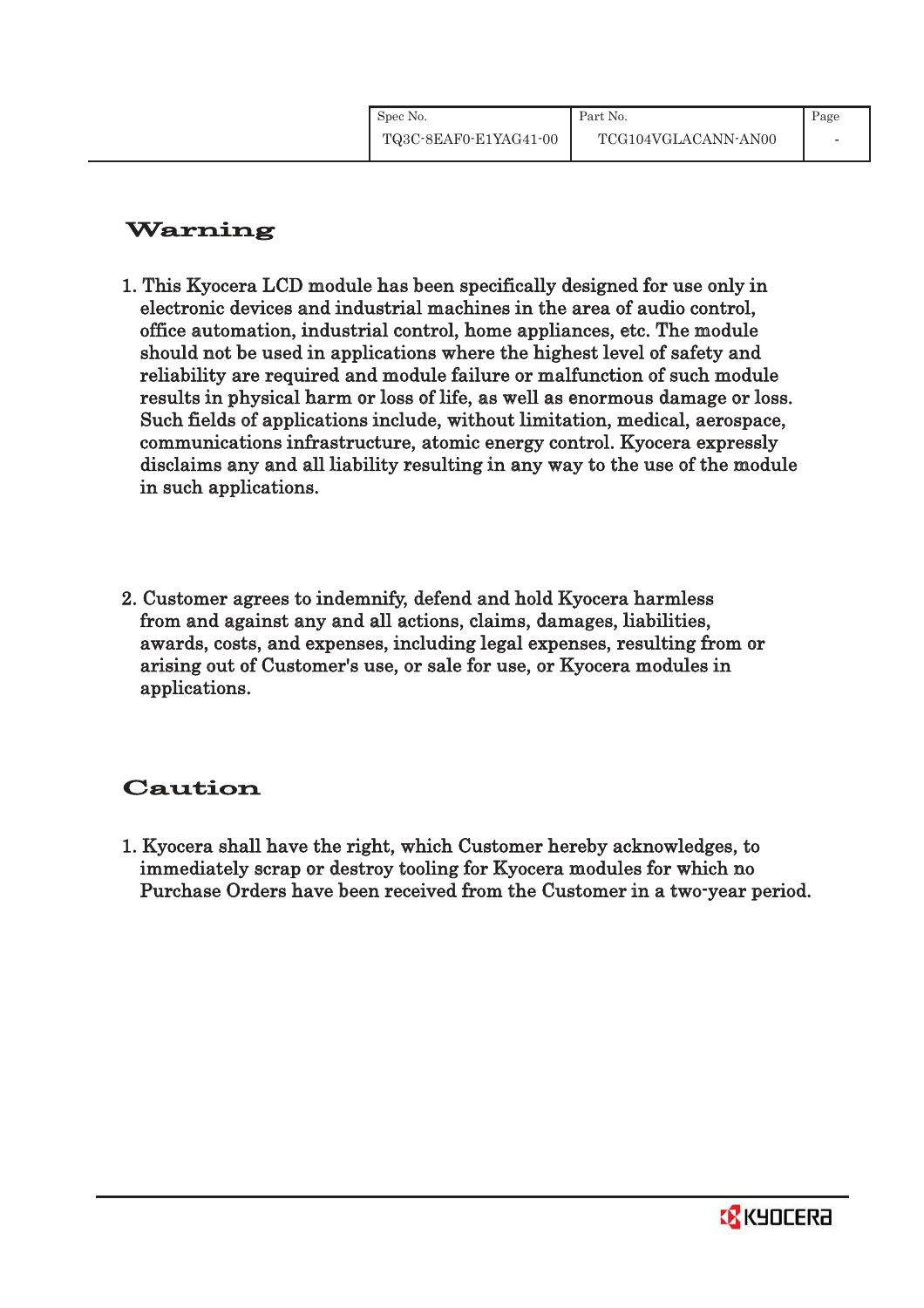

|                  |             |                                                   |  | ∼                               |                                      |                 |                        |  |
|------------------|-------------|---------------------------------------------------|--|---------------------------------|--------------------------------------|-----------------|------------------------|--|
|                  |             | Revision record<br>Confirmed by $\colon$ QA dept. |  |                                 |                                      |                 |                        |  |
| $\rm{Date}$      |             |                                                   |  | Designed by : Engineering dept. |                                      |                 |                        |  |
|                  |             | Prepared                                          |  | ${\it Checked}$                 | ${\Large\bf Approved}$               | ${\it Checked}$ | ${\Large\bf Approved}$ |  |
|                  |             |                                                   |  |                                 |                                      |                 |                        |  |
|                  |             |                                                   |  |                                 |                                      |                 |                        |  |
| ${\rm Rev. No.}$ | $\rm{Date}$ | Page                                              |  |                                 | $\label{eq:2} \textbf{Descriptions}$ |                 |                        |  |
|                  |             |                                                   |  |                                 |                                      |                 |                        |  |
|                  |             |                                                   |  |                                 |                                      |                 |                        |  |
|                  |             |                                                   |  |                                 |                                      |                 |                        |  |
|                  |             |                                                   |  |                                 |                                      |                 |                        |  |
|                  |             |                                                   |  |                                 |                                      |                 |                        |  |
|                  |             |                                                   |  |                                 |                                      |                 |                        |  |
|                  |             |                                                   |  |                                 |                                      |                 |                        |  |
|                  |             |                                                   |  |                                 |                                      |                 |                        |  |
|                  |             |                                                   |  |                                 |                                      |                 |                        |  |
|                  |             |                                                   |  |                                 |                                      |                 |                        |  |
|                  |             |                                                   |  |                                 |                                      |                 |                        |  |
|                  |             |                                                   |  |                                 |                                      |                 |                        |  |
|                  |             |                                                   |  |                                 |                                      |                 |                        |  |
|                  |             |                                                   |  |                                 |                                      |                 |                        |  |
|                  |             |                                                   |  |                                 |                                      |                 |                        |  |
|                  |             |                                                   |  |                                 |                                      |                 |                        |  |
|                  |             |                                                   |  |                                 |                                      |                 |                        |  |
|                  |             |                                                   |  |                                 |                                      |                 |                        |  |
|                  |             |                                                   |  |                                 |                                      |                 |                        |  |
|                  |             |                                                   |  |                                 |                                      |                 |                        |  |
|                  |             |                                                   |  |                                 |                                      |                 |                        |  |
|                  |             |                                                   |  |                                 |                                      |                 |                        |  |
|                  |             |                                                   |  |                                 |                                      |                 |                        |  |
|                  |             |                                                   |  |                                 |                                      |                 |                        |  |
|                  |             |                                                   |  |                                 |                                      |                 |                        |  |
|                  |             |                                                   |  |                                 |                                      |                 |                        |  |
|                  |             |                                                   |  |                                 |                                      |                 |                        |  |
|                  |             |                                                   |  |                                 |                                      |                 |                        |  |
|                  |             |                                                   |  |                                 |                                      |                 |                        |  |
|                  |             |                                                   |  |                                 |                                      |                 |                        |  |
|                  |             |                                                   |  |                                 |                                      |                 |                        |  |
|                  |             |                                                   |  |                                 |                                      |                 |                        |  |
|                  |             |                                                   |  |                                 |                                      |                 |                        |  |
|                  |             |                                                   |  |                                 |                                      |                 |                        |  |
|                  |             |                                                   |  |                                 |                                      |                 |                        |  |
|                  |             |                                                   |  |                                 |                                      |                 |                        |  |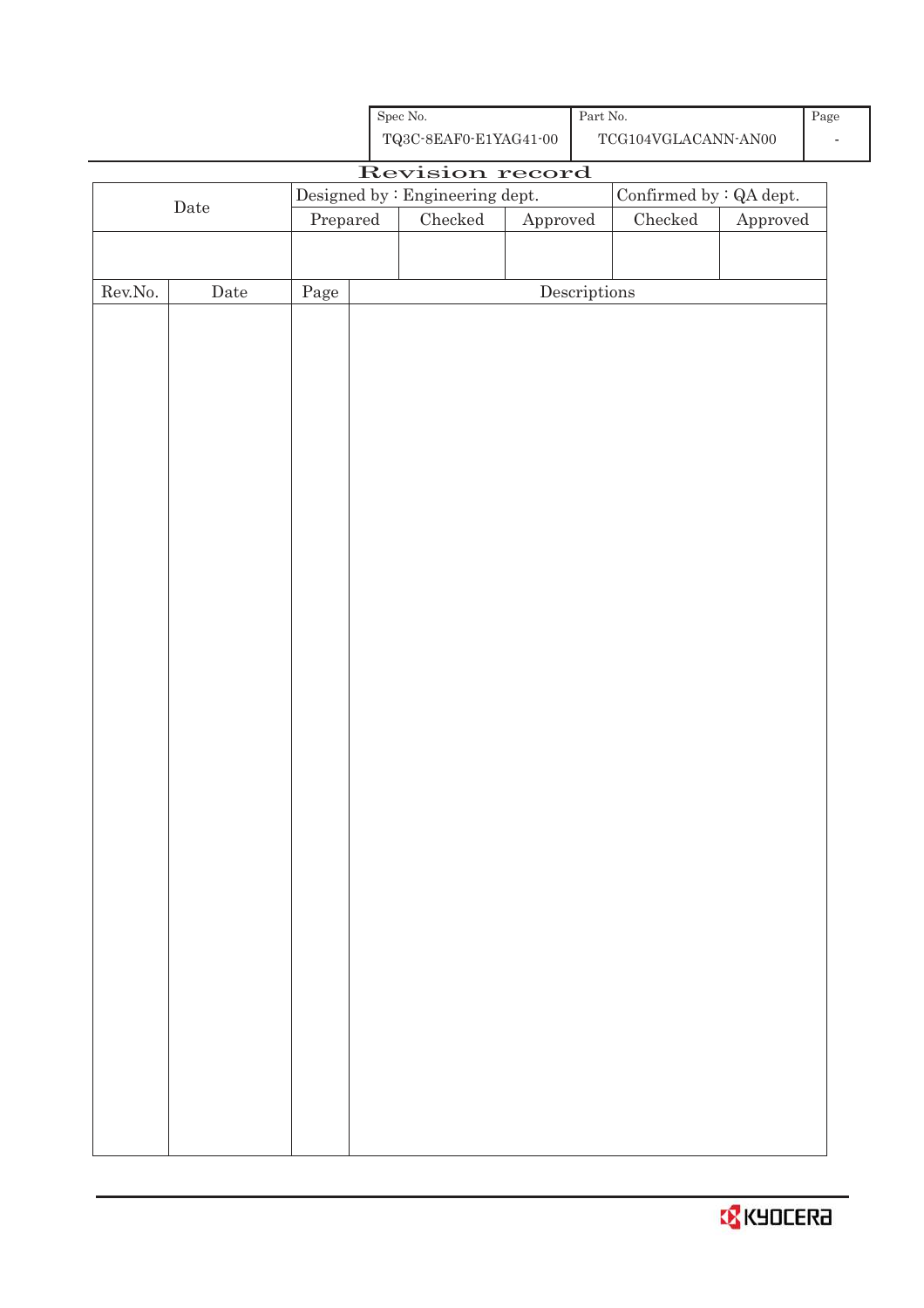| Spec No.              | Part No.            | Page |
|-----------------------|---------------------|------|
| TQ3C-8EAF0-E1YAG41-00 | TCG104VGLACANN-AN00 |      |

## 1. Application

This document defines the specification of TCG104VGLACANN-AN00. (RoHS Compliant)

### 2. Construction and outline

| LCD.               | : Transmissive color dot matrix type TFT          |
|--------------------|---------------------------------------------------|
| Backlight system   | : LED                                             |
| Polarizer          | : Anti-Glare treatment                            |
| Additional circuit | : Timing controller, Power supply $(3.3V)$ input) |
|                    | (with constant current circuit for LED Backlight) |

### 3. Mechanical specifications

| <b>Item</b>              | Specification                                             | Unit |
|--------------------------|-----------------------------------------------------------|------|
| Outline dimensions<br>1) | $230(W) \times 180.2(H) \times (10.5)(D)$                 | mm   |
| Active area              | $211.2(W)\times 158.4(H)$<br>(26.4cm/10.4 inch(Diagonal)) | mm   |
| Dot format               | $640 \times (R,G,B)(W) \times 480(H)$                     | dot  |
| Dot pitch                | $0.11(W)\times0.33(H)$                                    | mm   |
| Base color<br>2)         | Normally White                                            |      |
| Mass                     | 500                                                       | g    |

1) Projection not included. Please refer to outline for details.

2) Due to the characteristics of the LCD material, the color varies with environmental temperature.

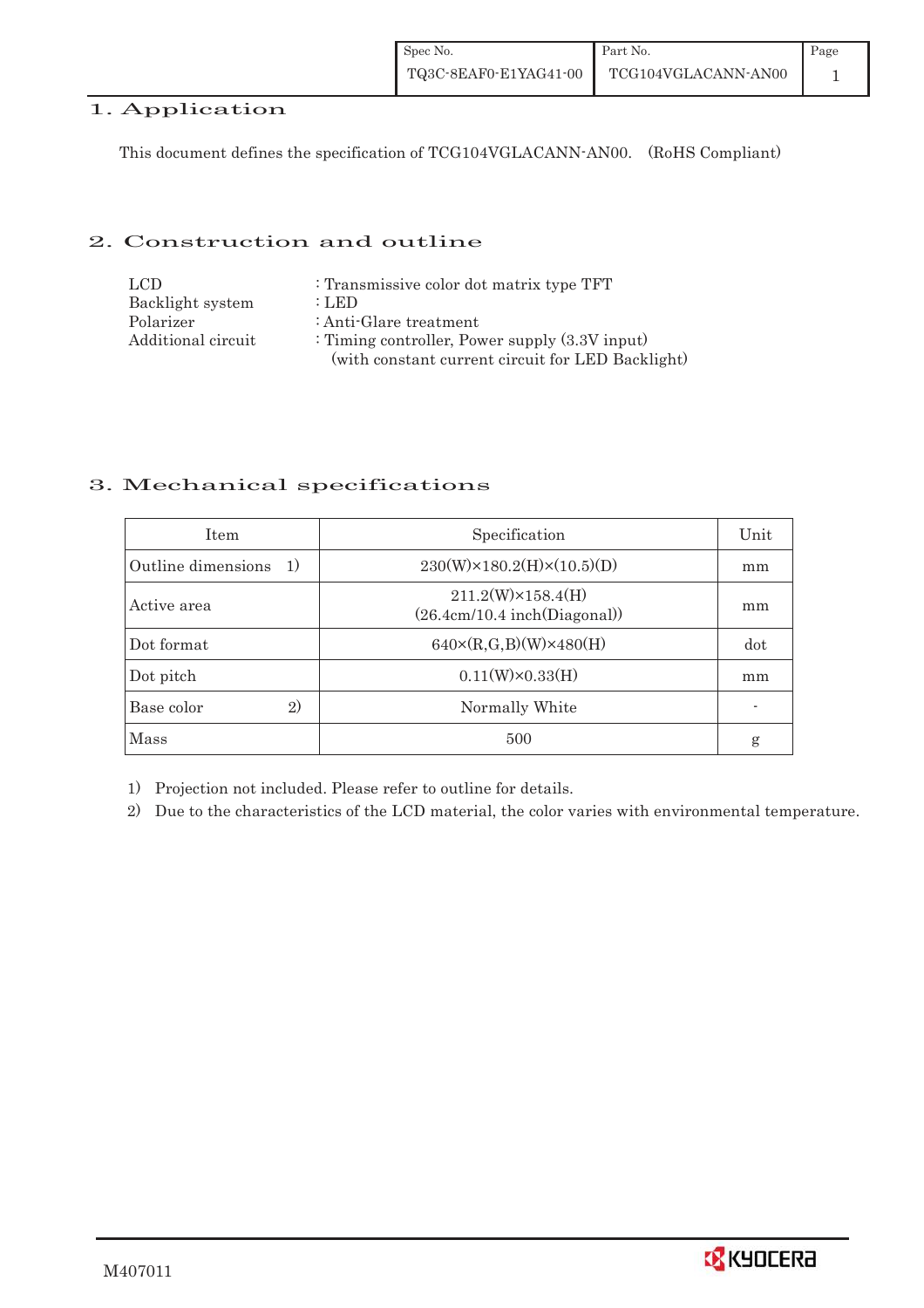### 4. Absolute maximum ratings

| 4-1. Electrical absolute maximum ratings |  |
|------------------------------------------|--|
|------------------------------------------|--|

| Item                    |    | Symbol           | Min.   | Max.      | Unit |
|-------------------------|----|------------------|--------|-----------|------|
| Supply voltage(+3.3V)   |    | $\rm V_{DD}$     |        | 4.0       |      |
| Supply voltage $(+24V)$ |    | $\rm V_{\rm IN}$ | $-0.3$ | 26        |      |
|                         | 1) | $\rm V_{11}$     | $-0.3$ | $VDD+0.3$ |      |
| Input signal voltage    | 2) | $\rm V_{I2}$     | $-0.3$ | $VDD+0.3$ |      |
|                         | 3) | $\rm V_{13}$     | $-0.3$ | 14        |      |

1) SC

2) RxIN0-/+, RxIN1-/+, RxIN2-/+, RxIN3-/+, CK IN-/+ BLBRT, BLEN

4-2. Environmental absolute maximum ratings

| Item                  |    | Symbol                  | Min.  | Max. | Unit      |
|-----------------------|----|-------------------------|-------|------|-----------|
| Operating temperature | 1) | Top                     | $-20$ | 70   | $\circ$ C |
| Storage temperature   | 2) | T <sub>STO</sub>        | $-30$ | 80   | $\circ$ C |
| Operating humidity    | 3) | $H_{OP}$                | 10    | 4,   | %RH       |
| Storage humidity      | 3) | <b>H</b> <sub>STO</sub> | 10    | 4.   | %RH       |
| Vibration             |    |                         | 5)    | 5)   |           |
| Shock                 |    |                         | 6.    |      |           |

1) Operating temperature means a temperature which operation shall be guaranteed. Since display performance is evaluated at 25°C, another temperature range should be confirmed.

2) Temp. =  $-30^{\circ}$ C $<$ 48h, Temp. =  $80^{\circ}$ C $<$ 168h

 Store LCD at normal temperature/humidity. Keep them free from vibration and shock. An LCD that is kept at a low or a high temperature for a long time can be defective due to other conditions, even if the low or high temperature satisfies the standard. (Please refer to "Precautions for Use" for details.)

- 3) Non-condensing
- 4) Temp.  $\leq 40^{\circ}$ C, 85%RH Max.
	- Temp.  $>40^{\circ}$ C, Absolute humidity shall be less than 85%RH at 40°C.

5)

| Frequency       | $10\sim$ 55 Hz    | Acceleration value         |
|-----------------|-------------------|----------------------------|
| Vibration width | $0.15$ m m        | $(0.3{\sim}9~{\rm m/s^2})$ |
| Interval        | $10 - 55 - 10$ Hz | 1 minutes                  |

2 hours in each direction X, Y, Z (6 hours total)

EIAJ ED-2531

6) Acceleration: 490 m/s2, Pulse width: 11 ms 3 times in each direction:  $\pm X$ ,  $\pm Y$ ,  $\pm Z$ EIAJ ED-2531

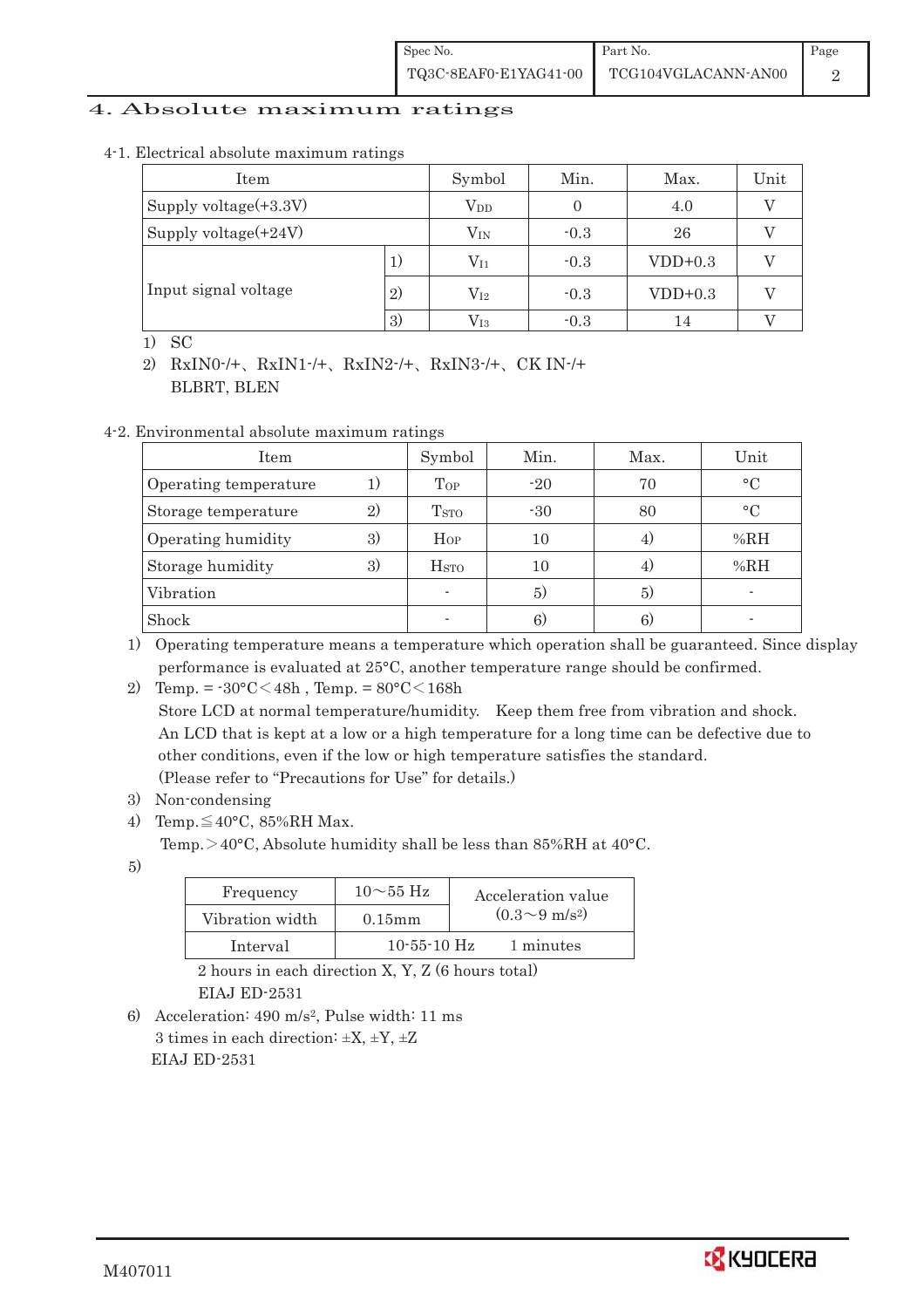## 5. Electrical characteristics

#### 5-1. LCD

|                                 |    |                        |               |                |                          | Temp. = $-20 \sim 70$ °C |              |
|---------------------------------|----|------------------------|---------------|----------------|--------------------------|--------------------------|--------------|
| Item                            |    | Symbol                 | Condition     | Min.           | Typ.                     | Max.                     | Unit         |
| Supply voltage                  | 1) | $V_{DD}$               |               | 3.0            | 3.3                      | 3.6                      | V            |
| Current consumption             |    | I <sub>DD</sub>        | 2)            | $\blacksquare$ | 170                      | 220                      | mA           |
| Permissive input ripple voltage |    | $V_{RP}$               | $V_{DD}=3.3V$ |                | ٠                        | 100                      | $mVp$ -<br>p |
|                                 |    | $V_{\rm IL}$           | "Low" level   | $\Omega$       | $\overline{\phantom{a}}$ | $0.2$ VDD                | V            |
| Input signal voltage            | 3) | V <sub>IH</sub>        | "High" level  | $0.8$ VDD      | $\overline{\phantom{a}}$ | $V_{DD}$                 | V            |
|                                 | 3) | $I_{OL}$               | $V_{I3}=0V$   | $-10$          |                          | 10                       | $\mu$ A      |
| Input reek current              |    | $I_{OH}$               | $V_{I3}=3.3V$ | $\blacksquare$ |                          | 350                      | $\mu$ A      |
| Differential input voltage      | 4) | $ V_{ID} $             |               | 100            | $\overline{a}$           | 600                      | mV           |
| Differential input              |    | $\rm V_{TL}$           | "Low" level"  | $-100$         | $\overline{a}$           |                          | mV           |
| threshold voltage               | 4) | V <sub>TH</sub>        | "High" level  |                |                          | 100                      | mV           |
| LVDS Common mode<br>voltage     | 4) | <b>V<sub>ICM</sub></b> |               | $ V_{ID} /2$   | 1.2                      | $2.4$ - $ V_{ID} /2$     |              |
| Terminator                      |    | $R_1$                  |               |                | 100                      |                          | Ω            |

1) V<sub>DD</sub>-turn-on conditions



### 2) Display pattern:



3) Input signal : SC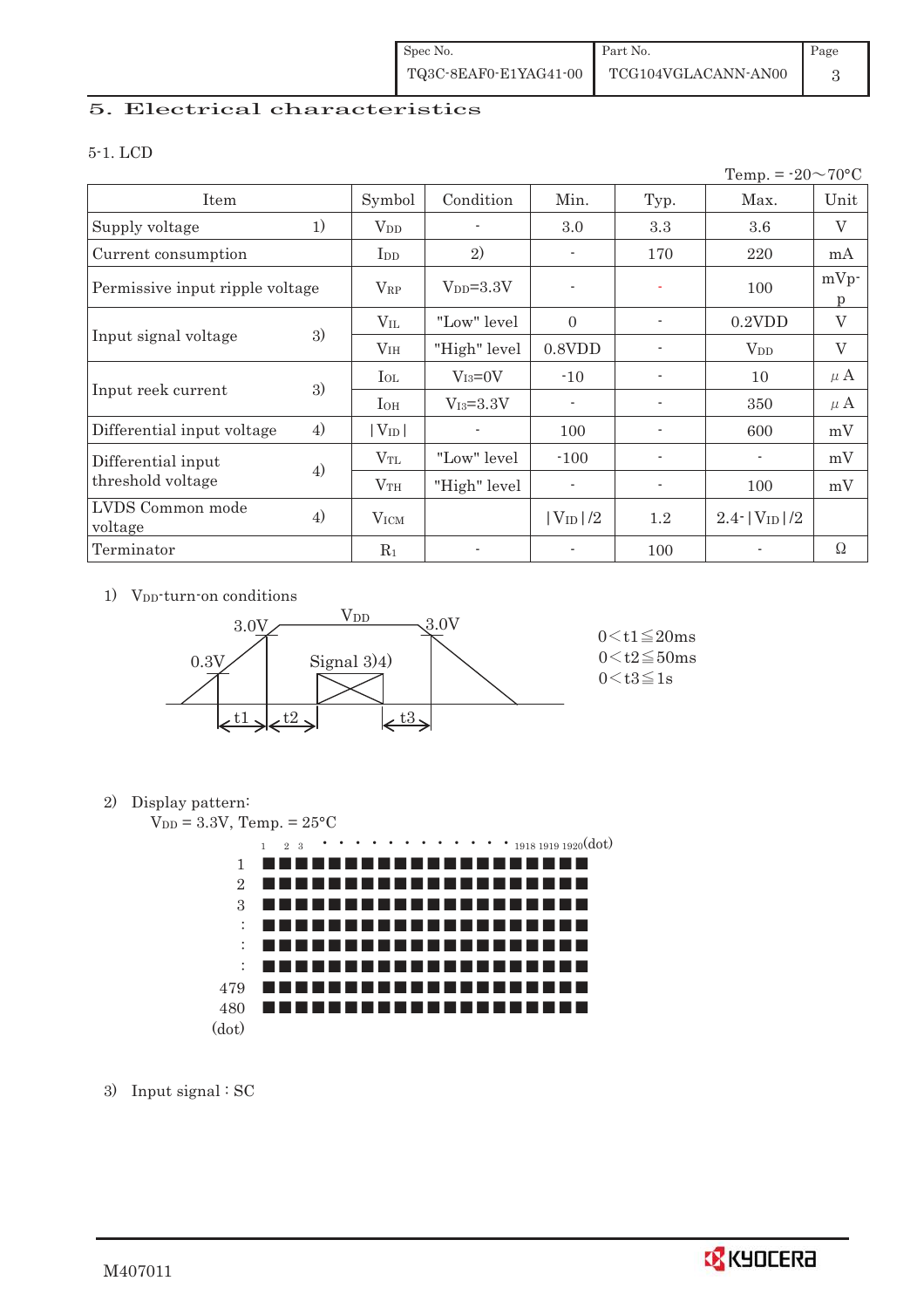4) Input signal : RxIN3+, RxIN3-, RxIN2+, RxIN2-, RxIN1+, RxIN1-, RxIN0+, RxIN0- CK IN+, CK IN-



### 5-2. Constant current circuit for LED Backlight

Temp. =  $-20 \sim 70$ °C

| <b>Item</b>                     | Symbol                | Condition                        | Min.                     | Typ.                     | Max.                     | Unit             |
|---------------------------------|-----------------------|----------------------------------|--------------------------|--------------------------|--------------------------|------------------|
| 1)<br>Supply voltage            | $V_{IN}$              |                                  | 22.8                     | 24.0                     | 25.2                     | V                |
| Current consumption             | $I_{IN}$              | 2)                               |                          | 310                      | 410                      | mA               |
| Permissive input ripple voltage | $\rm V_{RP\_BL}$      | $V_{IN} = 24.0V$                 |                          |                          | 100                      | $mVp-p$          |
|                                 | VIL BLBRT             | "Low" level                      | $\Omega$                 | $\overline{\phantom{a}}$ | 0.8                      | V                |
| BLBRT Input signal voltage      | VIH_BLBRT             | "High" level                     | 2.3                      | $\overline{\phantom{a}}$ | 13.2                     | V                |
|                                 |                       | $V_{IN} = 24.0V$                 |                          | 10                       |                          | $k\Omega$        |
| BLBRT Input pull-up resistance  | R <sub>IN</sub> BLBRT | $V_{IN}=0V$                      | $\blacksquare$           | 1.6                      | $\overline{\phantom{a}}$ | $k\Omega$        |
| BLEN Input signal voltage       | VIL_BLEN              | "Low" level                      | $\Omega$                 | $\overline{\phantom{a}}$ | 0.8                      | $\rm V$          |
|                                 | VIH_BLEN              | "High" level                     | 2.3                      | $\overline{\phantom{a}}$ | 13.2                     | $\rm V$          |
|                                 |                       | $V_{IN} = 24.0V$                 |                          | 10                       | $\overline{\phantom{a}}$ | $k\Omega$        |
| BLEN Input pull-up resistance   | <b>RIN BLEN</b>       | $V_{IN} = 0V$                    | $\overline{\phantom{a}}$ | 1.6                      | $\overline{\phantom{a}}$ | $k\Omega$        |
| 3)<br><b>PWM</b> Frequency      | f <sub>PWM</sub>      |                                  | 200                      |                          | 10k                      | Hz               |
|                                 |                       | $f_{\text{PWM}} = 200 \text{Hz}$ | $\mathbf{1}$             |                          | 100                      | $\frac{0}{0}$    |
| 3)<br>PWM Duty ratio            | DPWM                  | $f_{\text{PWM}}=2kHz$            | 10                       | $\overline{\phantom{a}}$ | 100                      | $\frac{0}{0}$    |
|                                 |                       | $f_{\text{PWM}} = 10kHz$         | 50                       | $\overline{\phantom{a}}$ | 100                      | $\%$             |
|                                 |                       | Temp.= $25^{\circ}$ C            | $\overline{\phantom{a}}$ | 70,000                   | $\overline{\phantom{a}}$ | $\mathbf{h}$     |
| 4), 5)<br>Operating life time   | T                     | Temp.= $70^{\circ}$ C            |                          | 53,000                   |                          | $\boldsymbol{h}$ |

- 1) VIN-turn-on conditions
- 2)  $V_{IN} = 24V$ , Temp. =  $25^{\circ}$ C, D<sub>PWM</sub> = 100%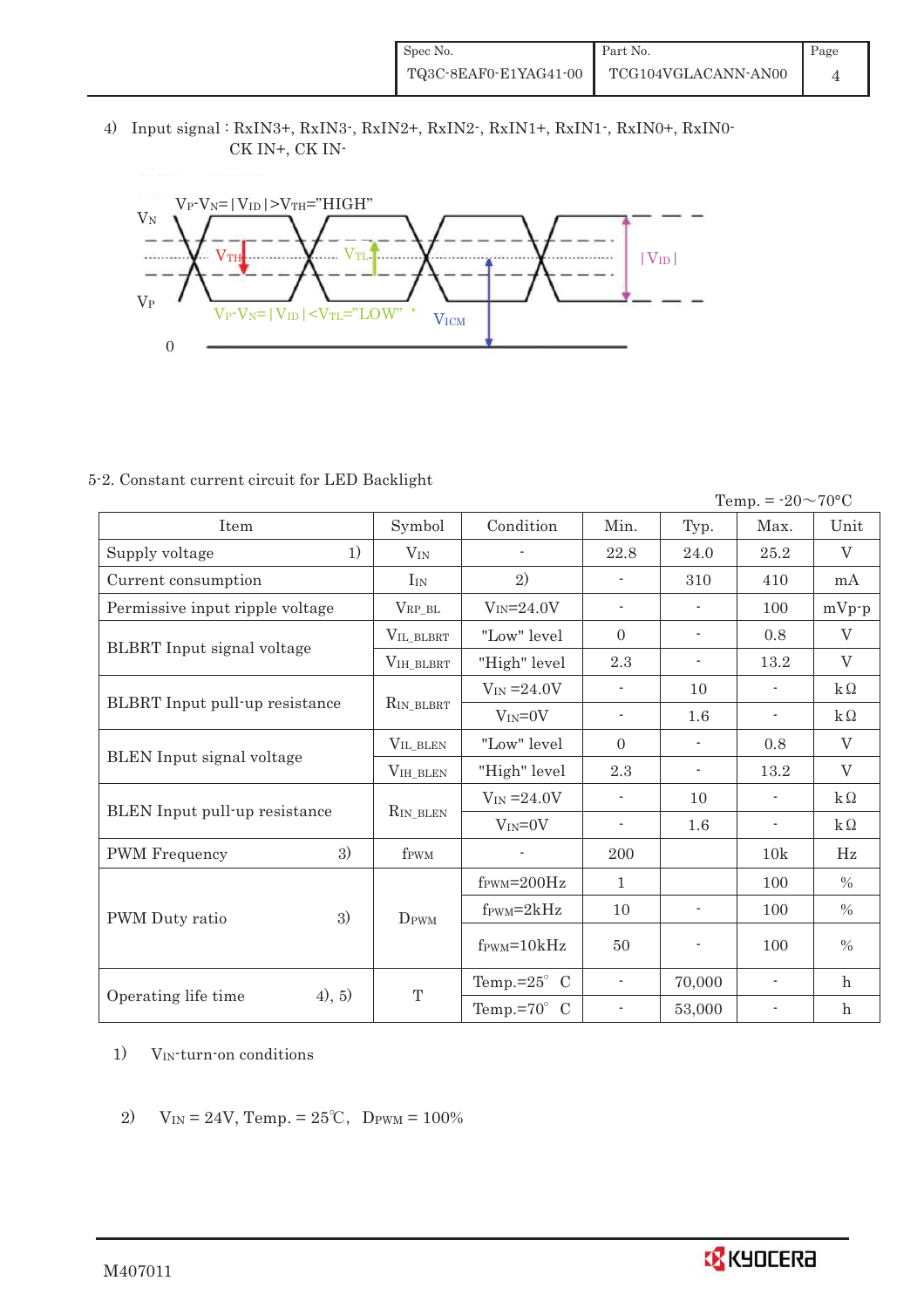| Spec No.              | Part No.            | Page |
|-----------------------|---------------------|------|
| TQ3C-8EAF0-E1YAG41-00 | TCG104VGLACANN-AN00 |      |

## 3) PWM Timing Diagram



ton, to<br>FF  $\geq 50 \,\mu$  s.

In case of lower frequency, the deterioration of the display quality, flicker etc., may occur.

- 4) When brightness decrease 50% of minimum brightness. The average life of a LED will decrease when the LCD is operating at higher temperatures.
- 5) Life time is estimated data.(Condition: IF=15mA, Ta=25°C in chamber).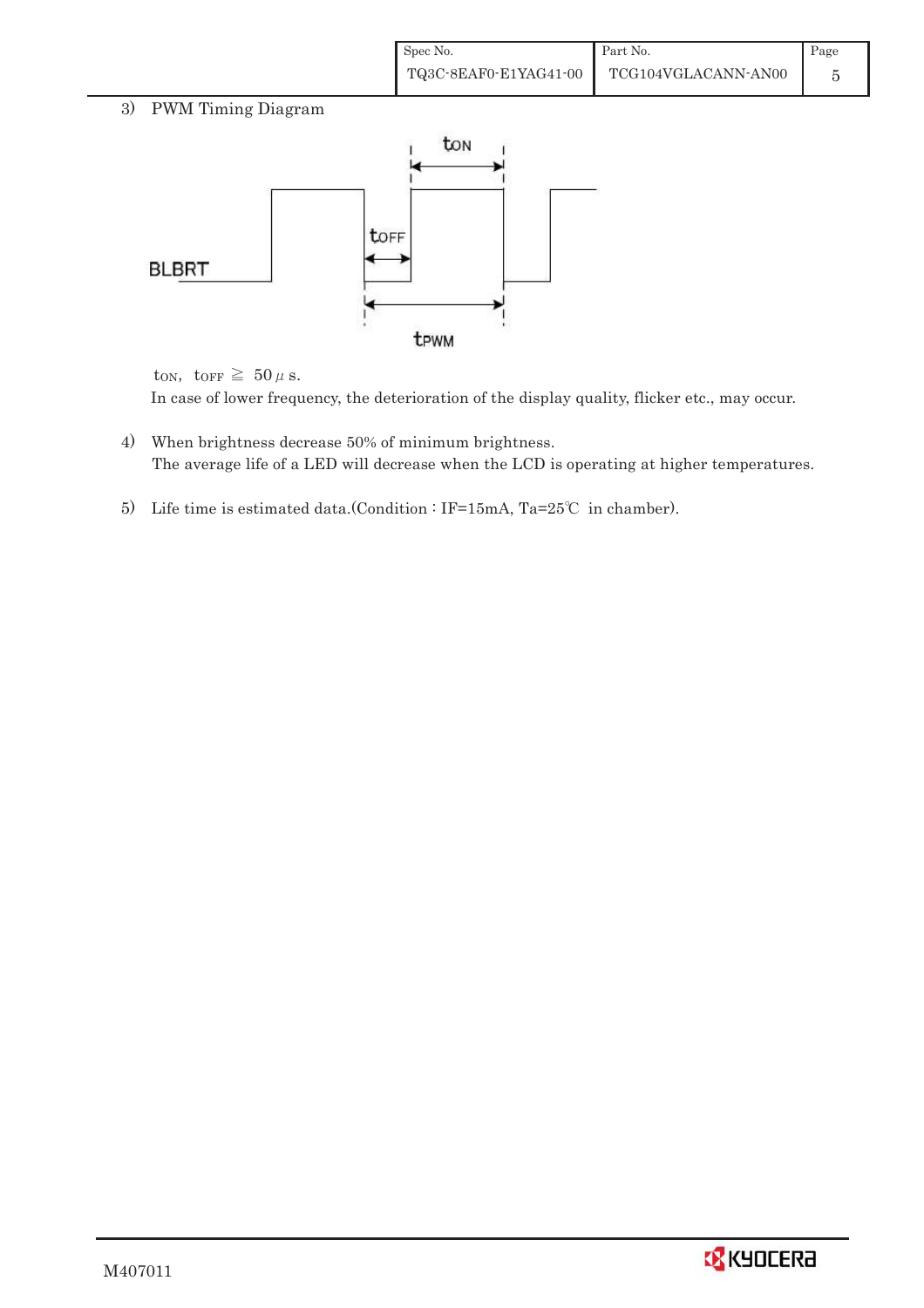| Spec No. | Part No.                                  | Page |
|----------|-------------------------------------------|------|
|          | TQ3C-8EAF0-E1YAG41-00 TCG104VGLACANN-AN00 |      |

## 6. Optical characteristics

Measuring spot =  $\phi$  6.0mm, Temp. = 25°C

| Item              |                     | Symbol         | Condition                             |                          | Typ.  | Max.                     | Unit                     |
|-------------------|---------------------|----------------|---------------------------------------|--------------------------|-------|--------------------------|--------------------------|
|                   | Rise                | $\tau_r$       | $\theta = \phi = 0^{\circ}$           |                          | 10    |                          | ms                       |
| Response time     | Down                | T <sub>d</sub> | $\theta = \phi = 0^{\circ}$           | $\overline{a}$           | 20    | $\overline{\phantom{a}}$ | ms                       |
|                   |                     | $\theta$ UPPER |                                       | $\overline{\phantom{a}}$ | 60    |                          |                          |
| View direction    | Viewing angle range |                | $CR \ge 10$                           |                          | 70    |                          | deg.                     |
| $: 6$ o'clock     |                     | $\phi$ LEFT    |                                       |                          | 70    |                          |                          |
| (Gray inversion)  |                     | $\phi$ RIGHT   |                                       | $\overline{\phantom{a}}$ | 70    |                          | deg.                     |
| Contrast ratio    |                     | CR             | $\theta = \phi = 0^{\circ}$           | 350                      | 500   | $\overline{\phantom{a}}$ | $\overline{\phantom{a}}$ |
|                   |                     |                | IF=70mA/Line<br>Temp.= $25^{\circ}$ C | 1,050                    | 1,500 |                          | cd/m <sup>2</sup>        |
| <b>Brightness</b> |                     | $\Gamma$       | IF=70mA/Line<br>Temp.=70°C            | 840                      | 1,200 |                          | cd/m <sup>2</sup>        |
|                   | Red                 | $\mathbf X$    | $\theta = \phi = 0^{\circ}$           | 0.556                    | 0.606 | 0.656                    |                          |
|                   |                     | У              |                                       | 0.289                    | 0.339 | 0.389                    |                          |
|                   |                     | $\mathbf X$    | $\theta = \phi = 0^{\circ}$           | 0.286                    | 0.336 | 0.386                    |                          |
| Chromaticity      | Green               | $\mathbf{y}$   |                                       | 0.503                    | 0.553 | 0.603                    |                          |
| coordinates       |                     | $\mathbf X$    |                                       | 0.102                    | 0.152 | 0.202                    |                          |
|                   | Blue                | у              | $\theta = \phi = 0^{\circ}$           | 0.067                    | 0.117 | 0.167                    |                          |
|                   |                     | $\mathbf x$    | $\theta = \phi = 0^{\circ}$           | 0.256                    | 0.306 | 0.356                    |                          |
|                   | White               | $\mathbf{y}$   |                                       | 0.281                    | 0.331 | 0.381                    |                          |

### 6-1. Definition of contrast ratio

```
CR(Contrast ratio) =Brightness with all pixels "White" 
             Brightness with all pixels "Black"
```
#### 6-2. Definition of response time

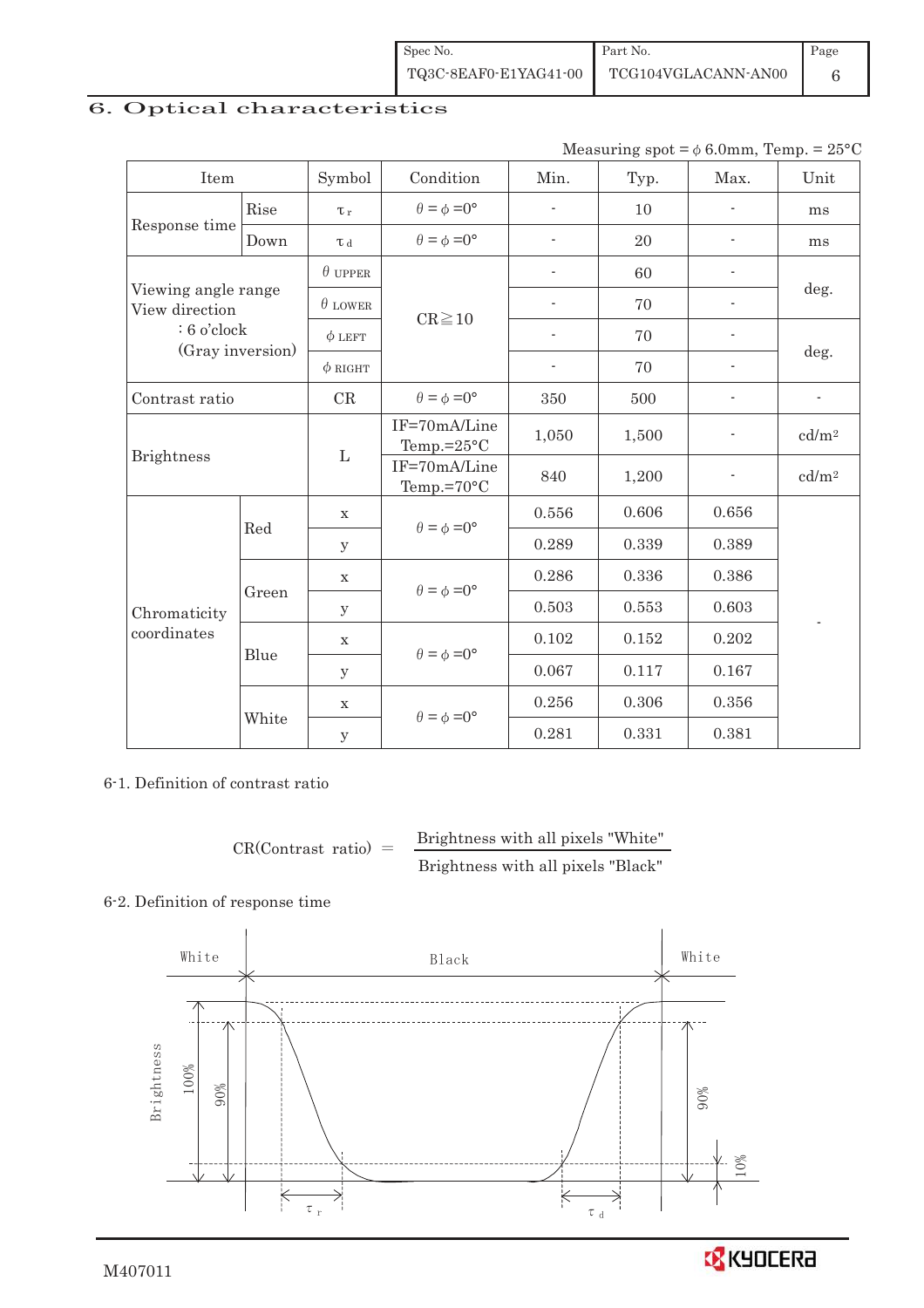6-3. Definition of viewing angle



6-4. Brightness measuring points



- 1) Rating is defined as the white brightness at center of display screen(3).
- 2) 5 minutes after LED is turned on. (Ambient Temp.= $25^{\circ}$ C)

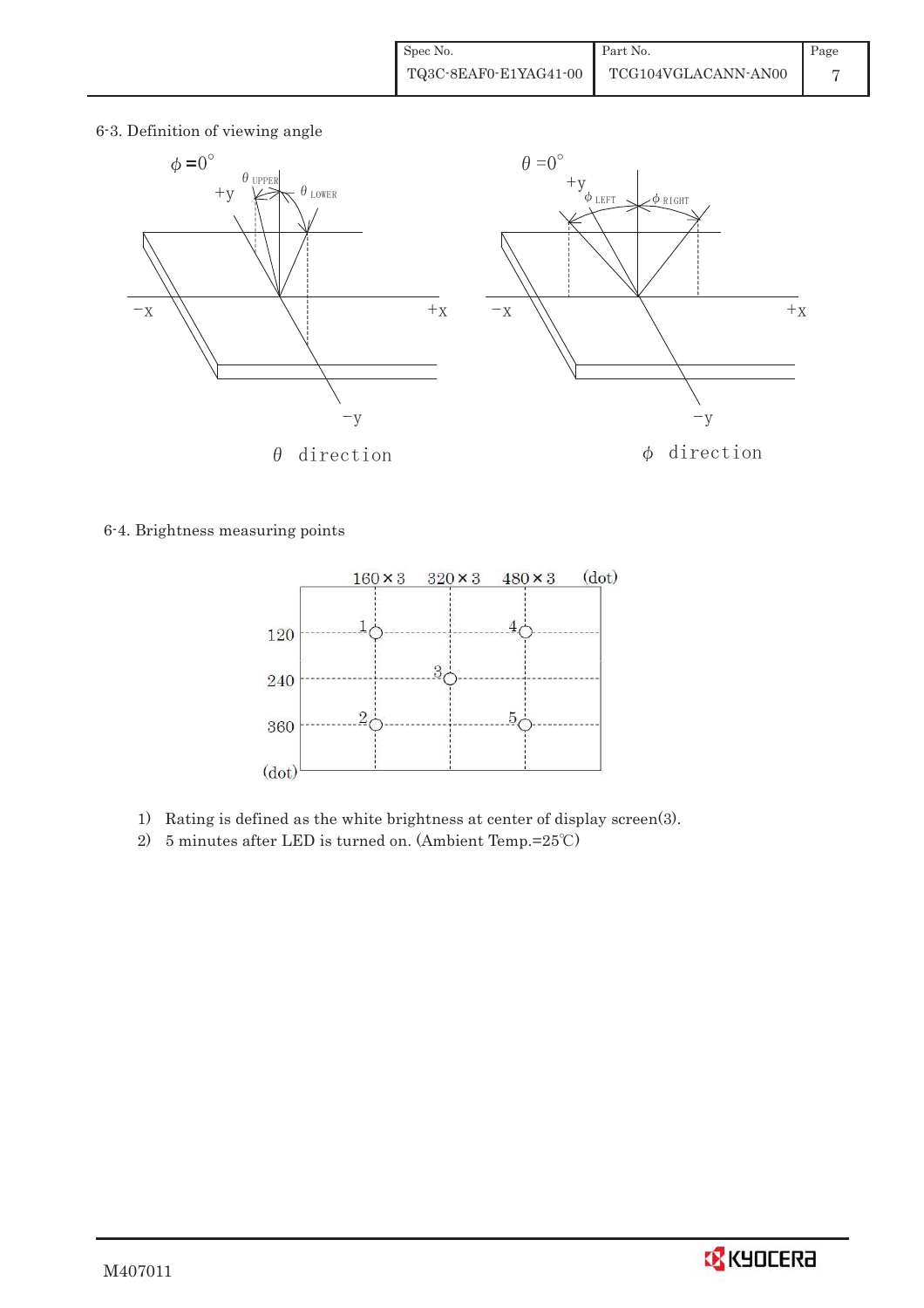## 7. Interface signals

#### 7-1. Interface signals

| No.            | Symbol         | Description                                        | <b>Note</b>  |
|----------------|----------------|----------------------------------------------------|--------------|
|                | $V_{DD}$       | $+3.3V$ power supply                               |              |
| $\overline{2}$ | $V_{DD}$       | +3.3V power supply                                 |              |
| 3              | <b>GND</b>     | <b>GND</b>                                         |              |
| $\overline{4}$ | <b>GND</b>     | <b>GND</b>                                         |              |
| 5              | RxIN0-         | LVDS receiver signal $CHO(-)$                      | <b>LVDS</b>  |
| 6              | $RxIN0+$       | LVDS receiver signal $CHO(+)$                      | <b>LVDS</b>  |
| 7              | <b>GND</b>     | <b>GND</b>                                         |              |
| 8              | $RxIN1$ -      | LVDS receiver signal $CH1(\cdot)$                  | <b>LVDS</b>  |
| 9              | $RxIN1+$       | LVDS receiver signal $CH1(+)$                      | <b>LVDS</b>  |
| 10             | <b>GND</b>     | <b>GND</b>                                         |              |
| 11             | RxIN2-         | LVDS receiver signal $CH2(\cdot)$                  | <b>LVDS</b>  |
| 12             | $RxIN2+$       | LVDS receiver signal $CH2(+)$                      | <b>LVDS</b>  |
| 13             | <b>GND</b>     | GND                                                |              |
| 14             | CK IN1-        | LVDS receiver signal $CK(\cdot)$                   | <b>LVDS</b>  |
| 15             | CK IN1+        | LVDS receiver signal $CK(+)$                       | <b>LVDS</b>  |
| 16             | <b>GND</b>     | <b>GND</b>                                         |              |
| 17             | RxIN3-         | LVDS receiver signal $CH3$ ( $\cdot$ )             | <b>LVDS</b>  |
| 18             | $RxIN3+$       | LVDS receiver signal $CH3(+)$                      | <b>LVDS</b>  |
| 19             | N <sub>C</sub> | No Connect                                         | 1)           |
| 20             | SC             | Scan direction control(GND: Normal, High: Reverse) | $\mathbf{2}$ |

LCD connector : FI-SE20P-HFE (JAE)

 1) Pin 19 is not connected to the internal display circuits. A connection on this pin will not impact the module operation in any way.

2)



7-2. LED

| No.            | Symbol       | Description                       | <b>Note</b> |
|----------------|--------------|-----------------------------------|-------------|
|                | $V_{\rm IN}$ | $+24V$ power supply               |             |
| $\overline{2}$ | $V_{\rm IN}$ | $+24V$ power supply               |             |
| 3              | <b>BLBRT</b> | PWM signal(Brightness adjustment) |             |
| 4              | <b>BLEN</b>  | ON/OFF terminal voltage           |             |
| 5              | <b>GND</b>   | <b>GND</b>                        |             |
| 6              | <b>GND</b>   | <b>GND</b>                        |             |
| 7              | <b>GND</b>   | <b>GND</b>                        |             |
| 8              | <b>GND</b>   | <b>GND</b>                        |             |
| 9              | $\rm V_{IN}$ | $+24V$ power supply               |             |
| 10             | $\rm V_{IN}$ | $+24V$ power supply               |             |

LCD connector : FI-S10P-HFE (JAE)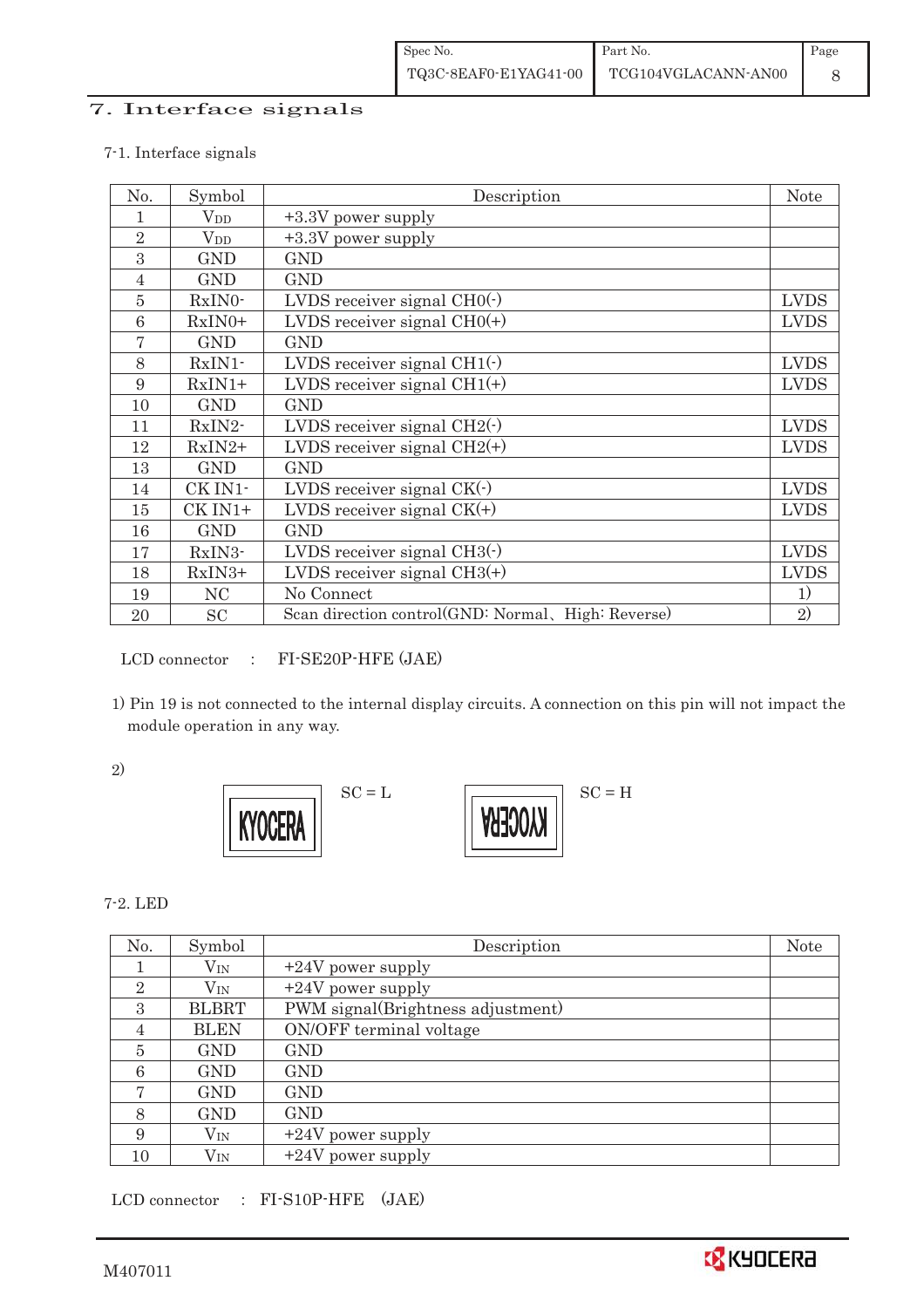### 8. Input timing characteristics

|                       | Item                      | Symbol          | Min.  | Typ. | Max.                     | Unit    | <b>Note</b>  |
|-----------------------|---------------------------|-----------------|-------|------|--------------------------|---------|--------------|
| Clock (CK)            | Frequency                 | $1/\mathrm{Tc}$ | 22.66 | 25.2 | 27.69                    | MHz     |              |
|                       |                           |                 | 750   | 800  | 850                      | Tc      |              |
|                       | Horizontal Period         | Th              | 27.1  | 31.7 | $\overline{\phantom{a}}$ | $\mu$ s |              |
| Enable signal<br>(DE) | Horizontal display period | Thd             |       | 640  |                          | Tc      |              |
|                       | Vertical Period           | Tv              | 490   | 525  | 590                      | Th      |              |
|                       | Vertical display period   | Tvd             |       | 480  |                          | Th      |              |
| Refresh rate          |                           | fv              | 50    | 60   | 70                       | Hz      | $\mathbf{2}$ |

#### 8-1. Timing Characteristics

1) Please set a clock frequency, a vertical dormant period, and the horizontal dormant period so that the Horizontal Period should not reach less than Min. value.

2) If the refresh rate reach less than Min. value, the deterioration of the display quality, flicker etc., may occur.(fv=1/Tv)

### **Vertical Timing Diagram**



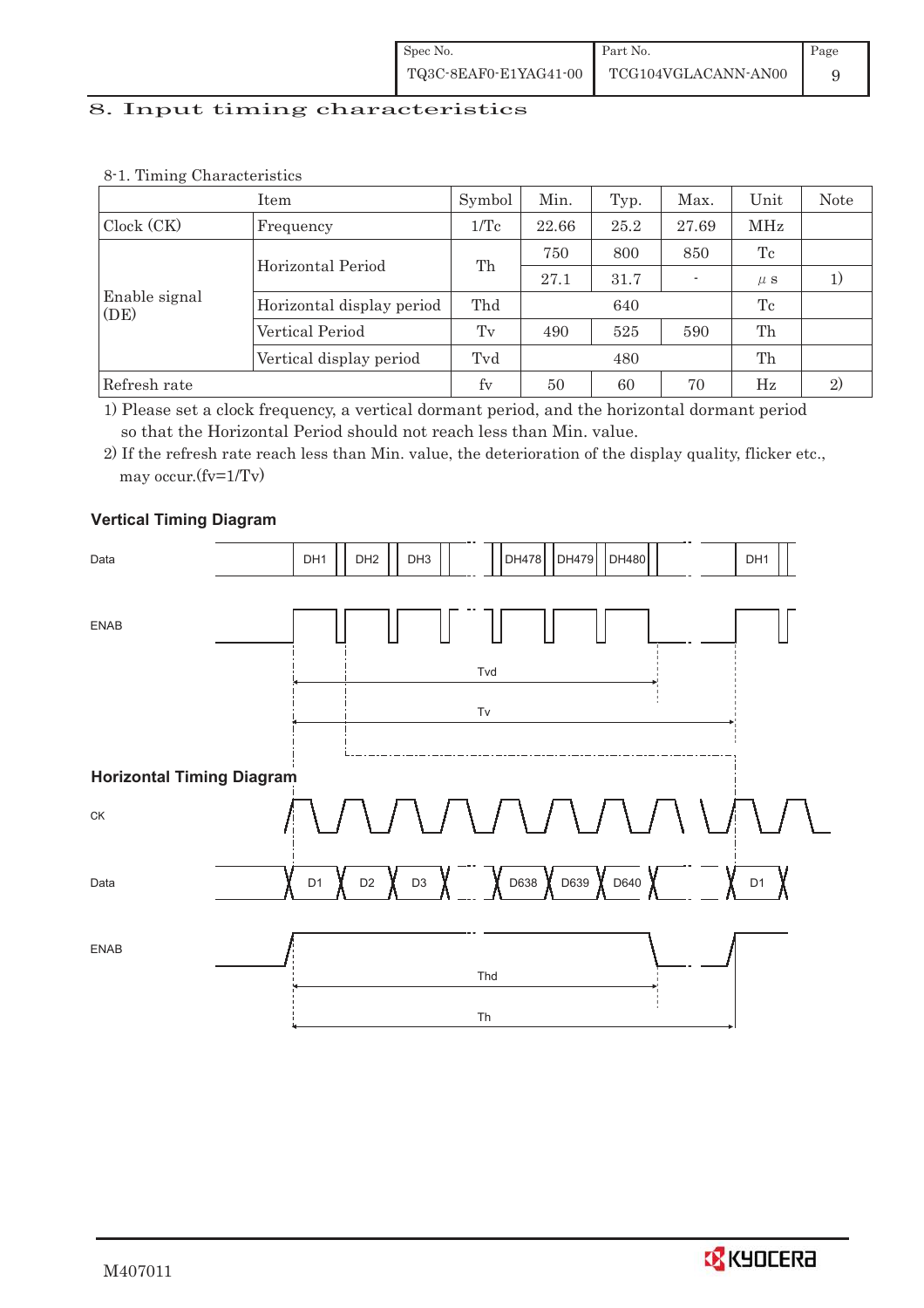



8-2-2.6bit Input

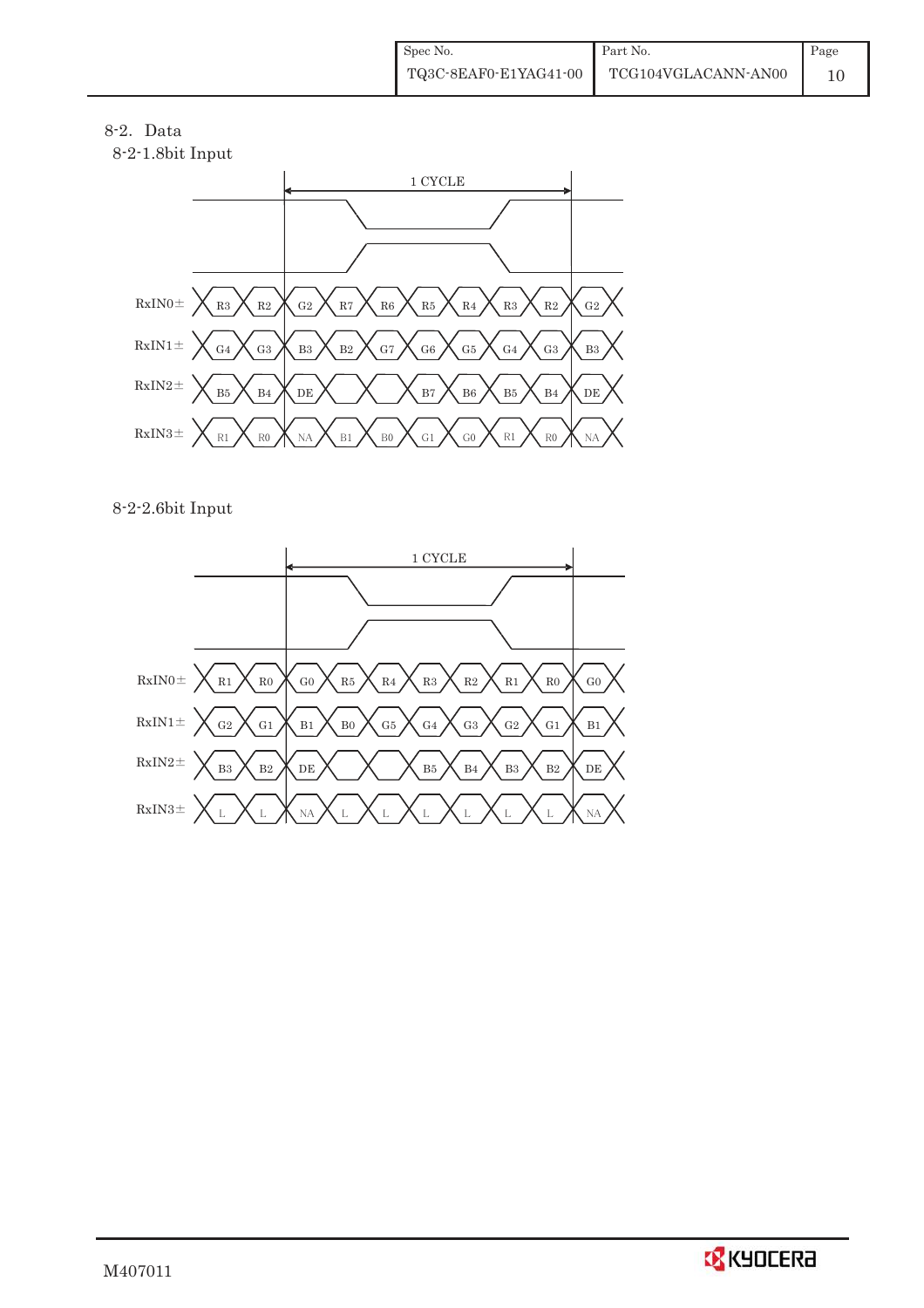8-3. Input Data Signals and Display position on the screen



## 9. Lot number identification

The lot number shall be indicated on the back of the backlight case of each LCD.

TCG104VGLACANN-AN00 - ŌŌ - ŌŌ - Ō MADE IN ŌŌŌŌŌ  $\downarrow \downarrow \quad \downarrow \quad \downarrow$  $1 \ 2 \ 3 \ 4 \ 5$ 

| No1. No5. above indicate |  |
|--------------------------|--|
| 1. Year code             |  |
| 2. Month code            |  |
| 3. Date                  |  |
| 4. Version Number        |  |

5. Country of origin (Japan or China)

| Year | 2015 | 2016 | 2017 | 2018 | 2019 | 2020 |
|------|------|------|------|------|------|------|
| Code |      |      |      |      |      |      |

| Month | Jan. | Feb. | Mar. | Apr. | May | Jun. |
|-------|------|------|------|------|-----|------|
| Code  |      |      |      |      |     |      |

| Month | Jul. | Aug. | Sep. | $\rm Oct.$ | Nov. | Dec. |
|-------|------|------|------|------------|------|------|
| Code  |      |      |      | ∡⊾         |      |      |

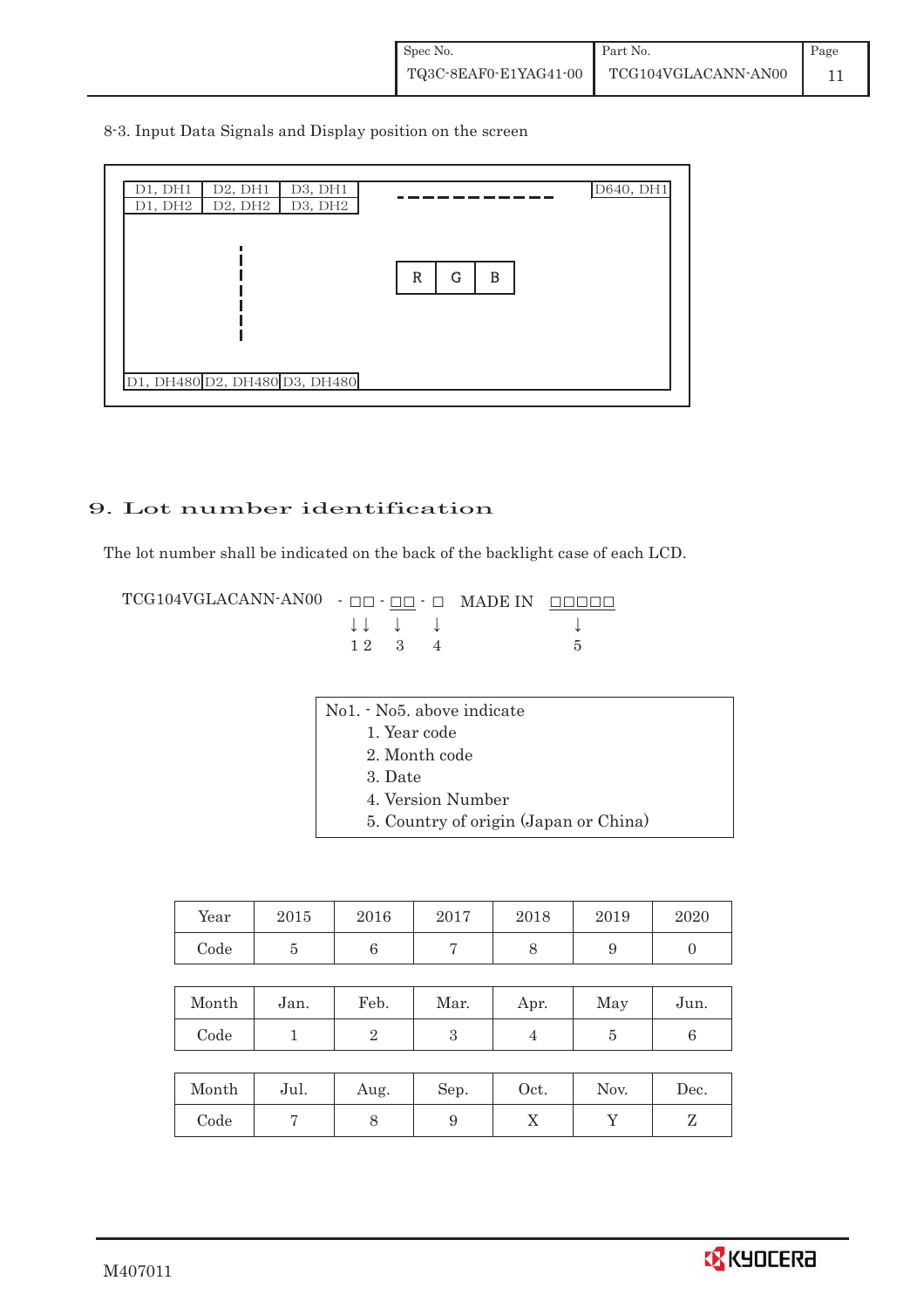### 10. Warranty

#### 10-1. Incoming inspection

Please inspect the LCD within one month after your receipt.

10-2. Production warranty

 Kyocera warrants its LCD's for a period of 12 months from the ship date. Kyocera shall, by mutual agreement, replace or re-work defective LCD's that are shown to be Kyocera's responsibility.

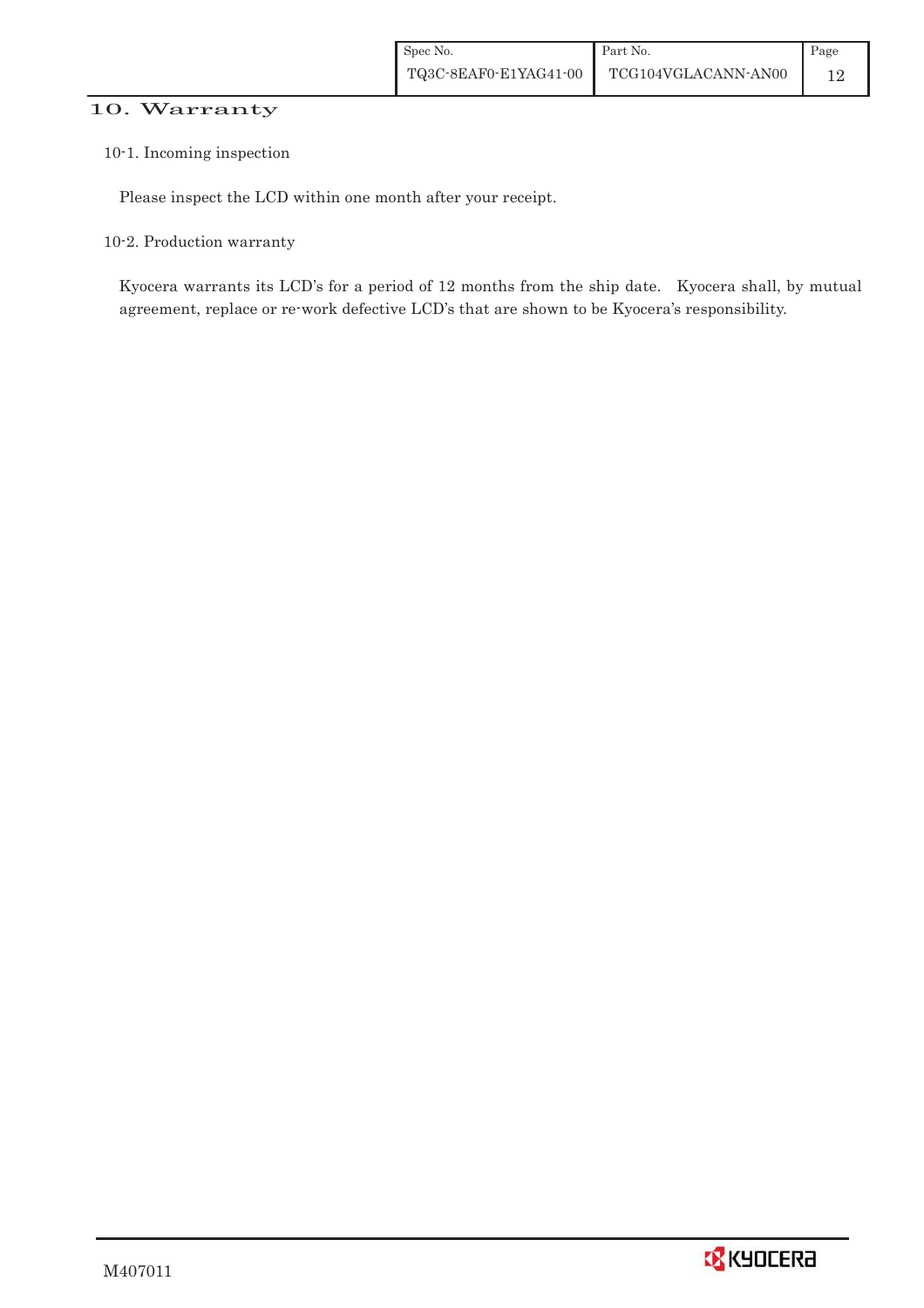### 11. Precautions for use

- 11-1. Installation of the LCD
- 1) A transparent protection plate shall be added to protect the LCD and its polarizer
- 2) The LCD shall be installed so that there is no pressure on the LSI chips.
- 3) The LCD shall be installed flat, without twisting or bending.
- 4) A transparent protection sheet is attached to the polarizer. Please remove the protection film slowly before use, paying attention to static electricity.

11-2. Static electricity

- 1) Since CMOS ICs are mounted directly onto the LCD glass, protection from static electricity is required.
- 2) Workers should use body grounding. Operator should wear ground straps.

11-3. LCD operation

- 1) The LCD shall be operated within the limits specified. Operation at values outside of these limits may shorten life, and/or harm display images.
- 2) Please select the best display pattern based on your evaluation because flicker, lines or nonuniformity or unevenness can be visible depending on display patterns.

11-4. Storage

- 1) The LCD shall be stored within the temperature and humidity limits specified. Store in a dark area, and protect the LCD from direct sunlight or fluorescent light.
- 2) Always store the LCD so that it is free from external pressure onto it.

11-5. Usage

- 1) DO NOT store in a high humidity environment for extended periods. Polarizer degradation bubbles, and/or peeling off of the polarizer may result.
- 2) The front polarizer is easily scratched or damaged. Prevent touching it with any hard material, and from being pushed or rubbed.
- 3) The LCD screen may be cleaned by wiping the screen surface with a soft cloth or cotton pad using a little Ethanol.
- 4) Water may cause damage or discoloration of the polarizer. Clean condensation or moisture from any source immediately.
- 5) Always keep the LCD free from condensation during testing. Condensation may permanently spot or stain the polarizer.
- 6) Do not disassemble LCD because it will result in damage.
- 7) This Kyocera LCD has been specifically designed for use in general electronic devices, but not for use in a special environment such as usage in an active gas. Hence, when the LCD is supposed to be used in a special environment, evaluate the LCD thoroughly beforehand and do not expose the LCD to chemicals such as an active gas.
- 8) Please do not use solid-base image pattern for long hours because a temporary afterimage may appear. We recommend using screen saver etc. in cases where a solid-base image pattern must be used.
- 9) Liquid crystal may leak when the LCD is broken. Be careful not to let the fluid go into your eyes and mouth. In the case the fluid touches your body; rinse it off right away with water and soap.

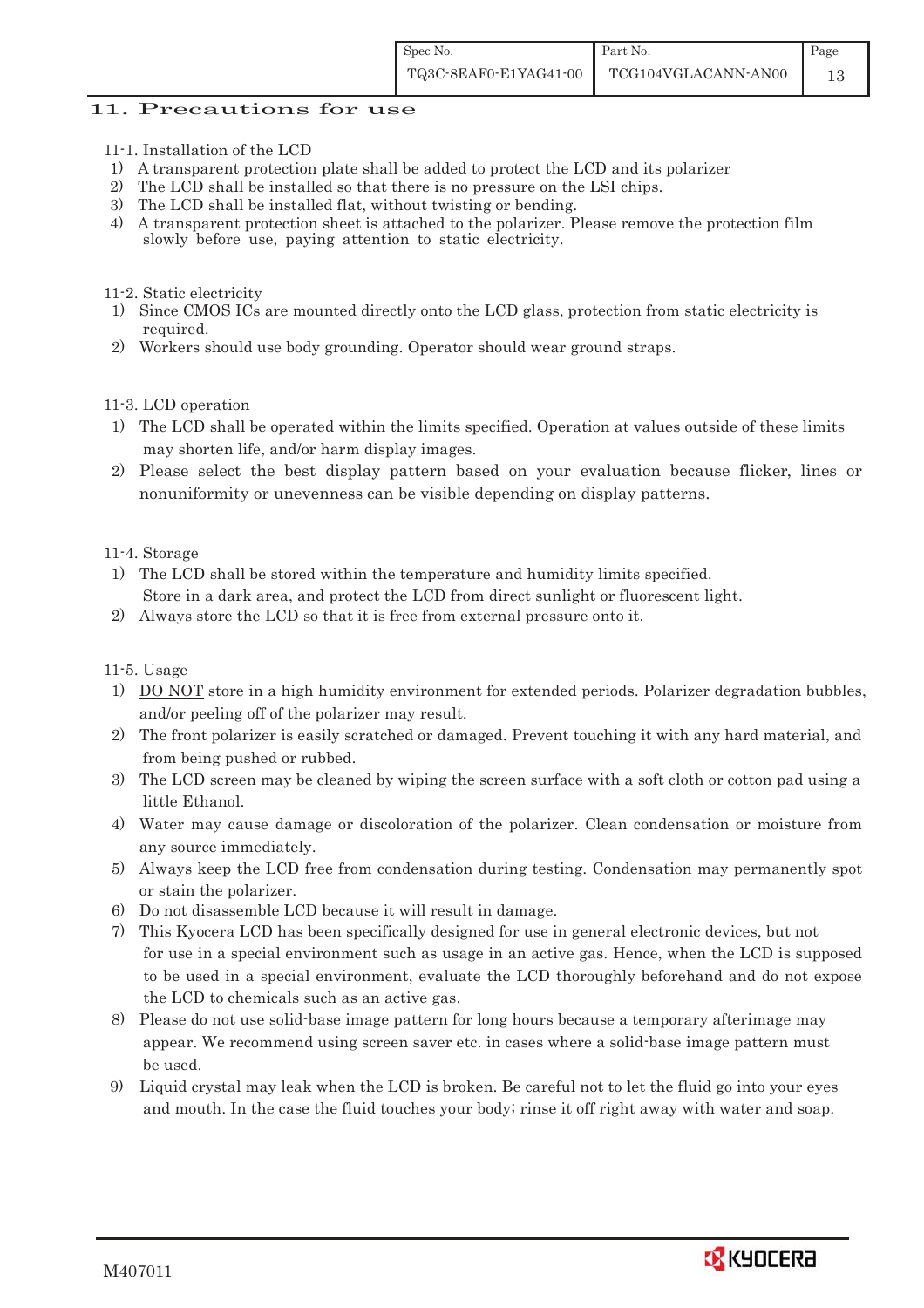## 12. Reliability test data

| Test item                            | Test condition                                                                                        | Test time | Judgement                                                  |                                                 |
|--------------------------------------|-------------------------------------------------------------------------------------------------------|-----------|------------------------------------------------------------|-------------------------------------------------|
| High temp.<br>atmosphere             | $80^{\circ}$ C                                                                                        | 240h      | Display function<br>Display quality<br>Current consumption | $: No$ defect<br>$: No$ defect<br>$: No$ defect |
| Low temp.<br>atmosphere              | $-30$ °C                                                                                              | 240h      | Display function<br>Display quality<br>Current consumption | $: No$ defect<br>$: No$ defect<br>$: No$ defect |
| High temp.<br>humidity<br>atmosphere | $40^{\circ}$ C 90% RH                                                                                 | 240h      | Display function<br>Display quality<br>Current consumption | : No defect<br>$: No$ defect<br>$: No$ defect   |
| Temp. cycle                          | $-30^{\circ}$ C<br>0.5 <sub>h</sub><br>0.5 <sub>h</sub><br>R.T.<br>$80^{\circ}$ C<br>0.5 <sub>h</sub> | 10cycles  | Display function<br>Display quality<br>Current consumption | $: No$ defect<br>$: No$ defect<br>$: No$ defect |
| High temp.<br>operation              | $70^{\circ}$ C                                                                                        | 500h      | Display function<br>Display quality<br>Current consumption | $: No$ defect<br>$: No$ defect<br>$: No$ defect |

1) Each test item uses a test LCD only once. The tested LCD is not used in any other tests.

2) The LCD is tested in circumstances in which there is no condensation.

3) The reliability test is not an out-going inspection.

4) The result of the reliability test is for your reference purpose only. The reliability test is conducted only to examine the LCD's capability.

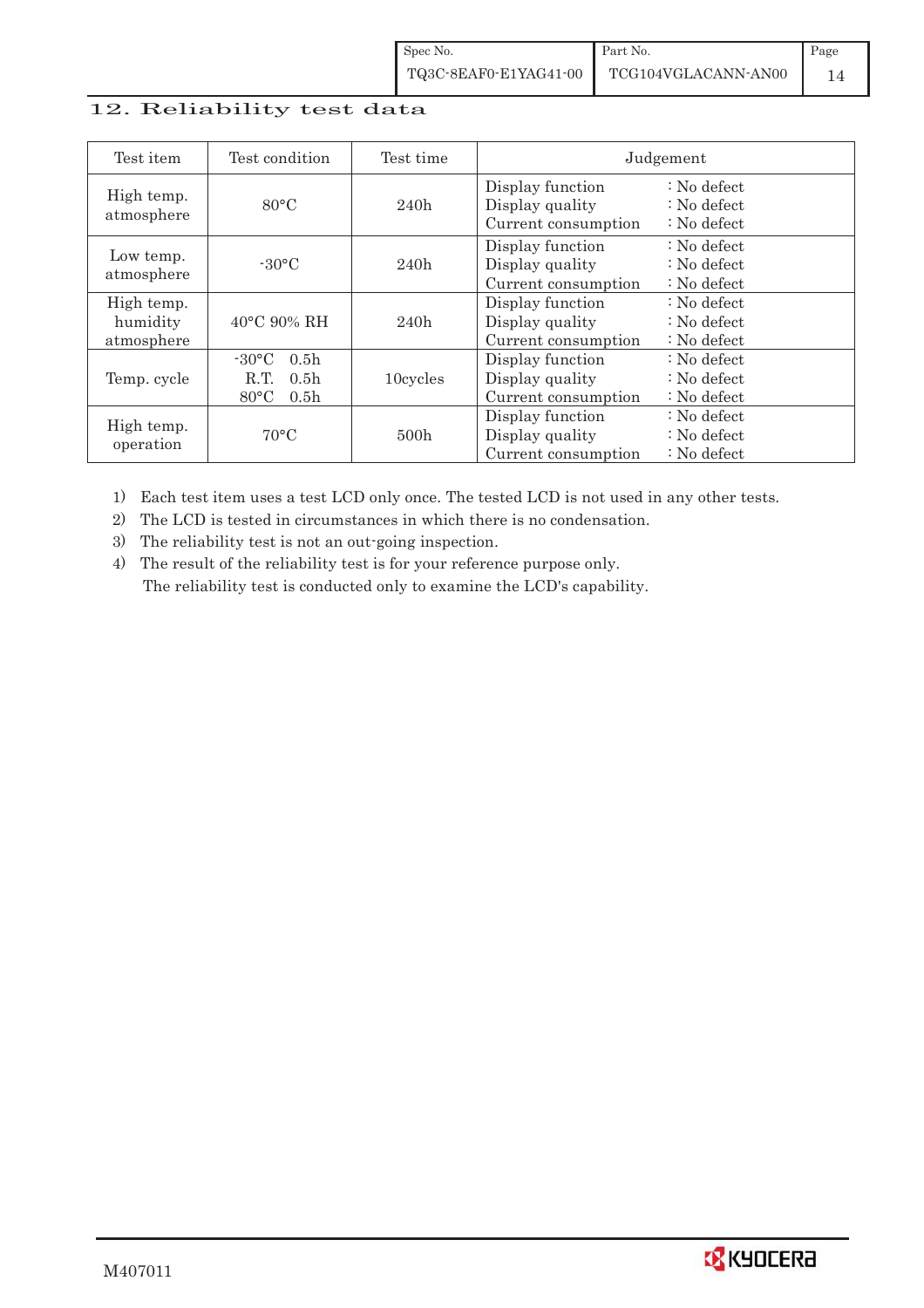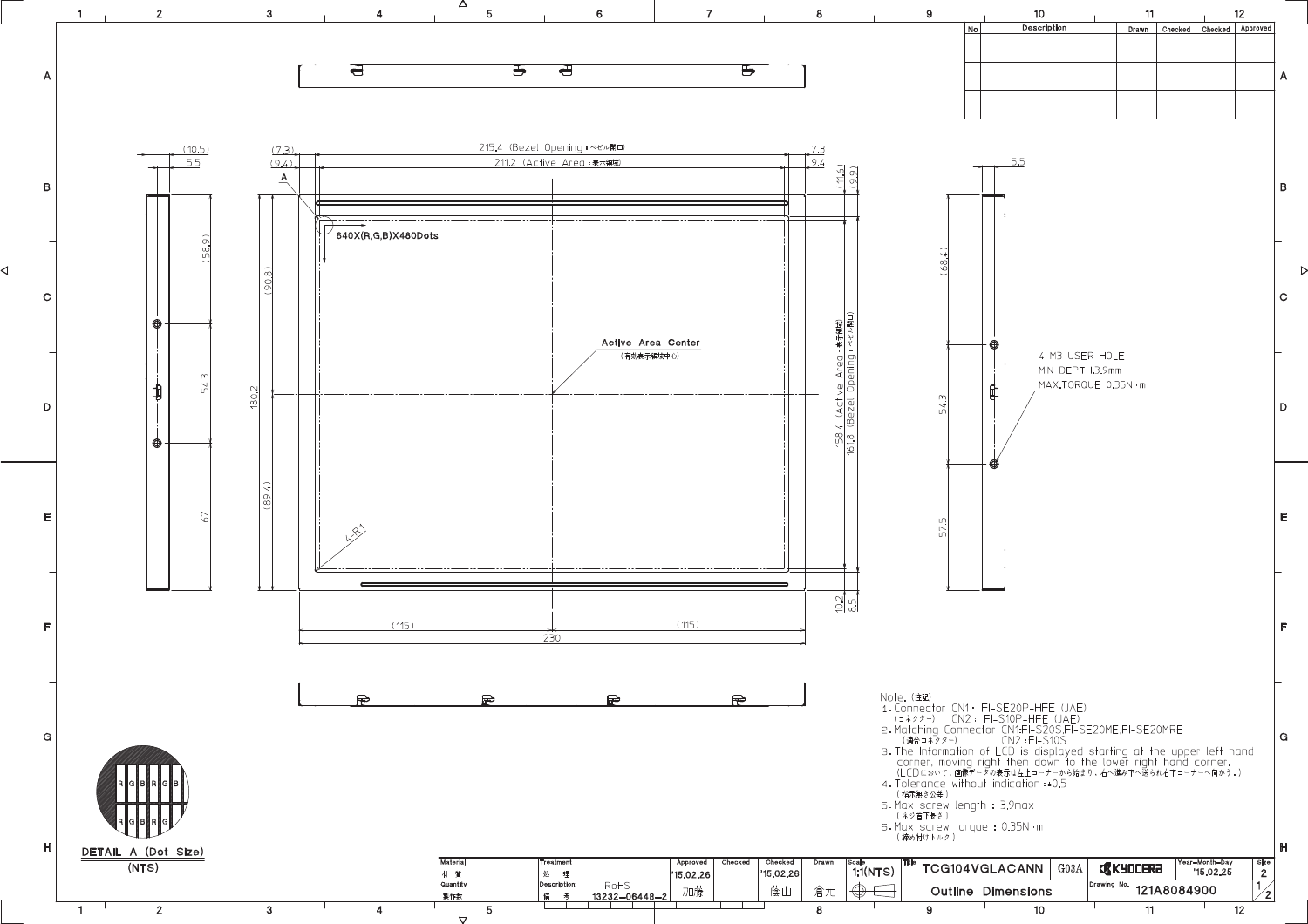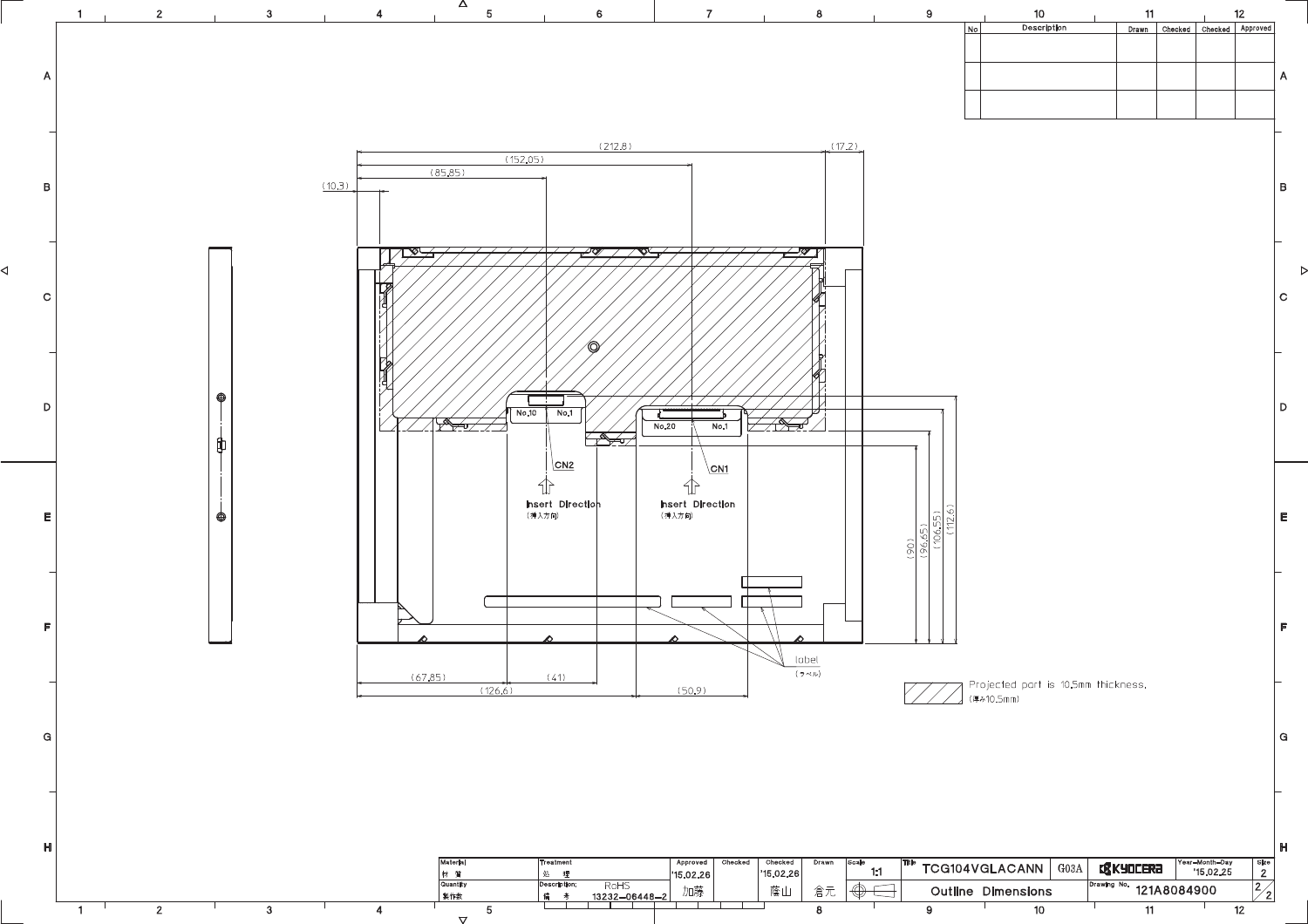| Spec No. | TQ3C-8EAF0-E2YAG41-00 |
|----------|-----------------------|
| Date     | March 19, 2015        |

# KYOCERA INSPECTION STANDARD

## TYPE : TCG104VGLACANN-AN00

KYOCERA DISPLAY CORPORATION

| Original       |          | Designed by $:$ Engineering dept. | Confirmed by $:QA$ dept. |         |          |
|----------------|----------|-----------------------------------|--------------------------|---------|----------|
| Issue Date     | Prepared | Checked                           | Approved                 | Checked | Approved |
| March 19, 2015 | Koyama   |                                   | Jamazaki (1). Yano       |         | 1-Hamas  |

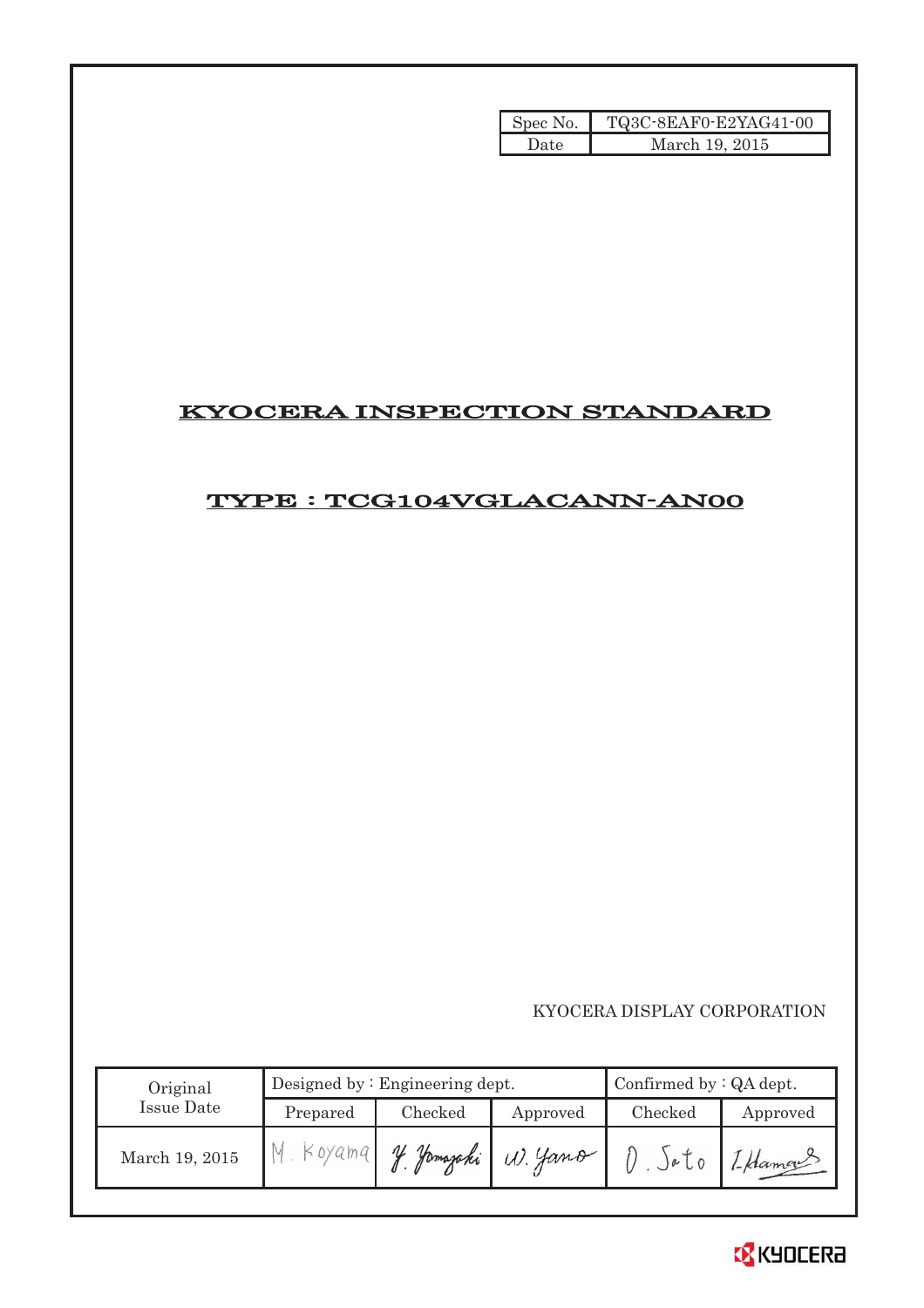| Spec No.              | Part No.            | Page |
|-----------------------|---------------------|------|
| TQ3C-8EAF0-E2YAG41-00 | TCG104VGLACANN-AN00 |      |

|                                                                   | Revision record |                                  |  |               |                                      |                 |                        |
|-------------------------------------------------------------------|-----------------|----------------------------------|--|---------------|--------------------------------------|-----------------|------------------------|
| Confirmed by $\colon$ QA dept.<br>Designed by : Engineering dept. |                 |                                  |  |               |                                      |                 |                        |
| $\rm{Date}$                                                       |                 | $\ensuremath{\mathrm{Prepared}}$ |  | $\rm Checked$ | Approved                             | ${\it Checked}$ | ${\Large\bf Approved}$ |
|                                                                   |                 |                                  |  |               |                                      |                 |                        |
|                                                                   |                 |                                  |  |               |                                      |                 |                        |
| Rev.No.                                                           | $\rm{Date}$     | Page                             |  |               | $\label{eq:2} \textbf{Descriptions}$ |                 |                        |
|                                                                   |                 |                                  |  |               |                                      |                 |                        |
|                                                                   |                 |                                  |  |               |                                      |                 |                        |
|                                                                   |                 |                                  |  |               |                                      |                 |                        |
|                                                                   |                 |                                  |  |               |                                      |                 |                        |
|                                                                   |                 |                                  |  |               |                                      |                 |                        |
|                                                                   |                 |                                  |  |               |                                      |                 |                        |
|                                                                   |                 |                                  |  |               |                                      |                 |                        |
|                                                                   |                 |                                  |  |               |                                      |                 |                        |
|                                                                   |                 |                                  |  |               |                                      |                 |                        |
|                                                                   |                 |                                  |  |               |                                      |                 |                        |
|                                                                   |                 |                                  |  |               |                                      |                 |                        |
|                                                                   |                 |                                  |  |               |                                      |                 |                        |
|                                                                   |                 |                                  |  |               |                                      |                 |                        |
|                                                                   |                 |                                  |  |               |                                      |                 |                        |
|                                                                   |                 |                                  |  |               |                                      |                 |                        |
|                                                                   |                 |                                  |  |               |                                      |                 |                        |
|                                                                   |                 |                                  |  |               |                                      |                 |                        |
|                                                                   |                 |                                  |  |               |                                      |                 |                        |
|                                                                   |                 |                                  |  |               |                                      |                 |                        |
|                                                                   |                 |                                  |  |               |                                      |                 |                        |
|                                                                   |                 |                                  |  |               |                                      |                 |                        |
|                                                                   |                 |                                  |  |               |                                      |                 |                        |
|                                                                   |                 |                                  |  |               |                                      |                 |                        |
|                                                                   |                 |                                  |  |               |                                      |                 |                        |
|                                                                   |                 |                                  |  |               |                                      |                 |                        |
|                                                                   |                 |                                  |  |               |                                      |                 |                        |
|                                                                   |                 |                                  |  |               |                                      |                 |                        |
|                                                                   |                 |                                  |  |               |                                      |                 |                        |
|                                                                   |                 |                                  |  |               |                                      |                 |                        |
|                                                                   |                 |                                  |  |               |                                      |                 |                        |
|                                                                   |                 |                                  |  |               |                                      |                 |                        |
|                                                                   |                 |                                  |  |               |                                      |                 |                        |
|                                                                   |                 |                                  |  |               |                                      |                 |                        |
|                                                                   |                 |                                  |  |               |                                      |                 |                        |
|                                                                   |                 |                                  |  |               |                                      |                 |                        |
|                                                                   |                 |                                  |  |               |                                      |                 |                        |
|                                                                   |                 |                                  |  |               |                                      |                 |                        |
|                                                                   |                 |                                  |  |               |                                      |                 |                        |

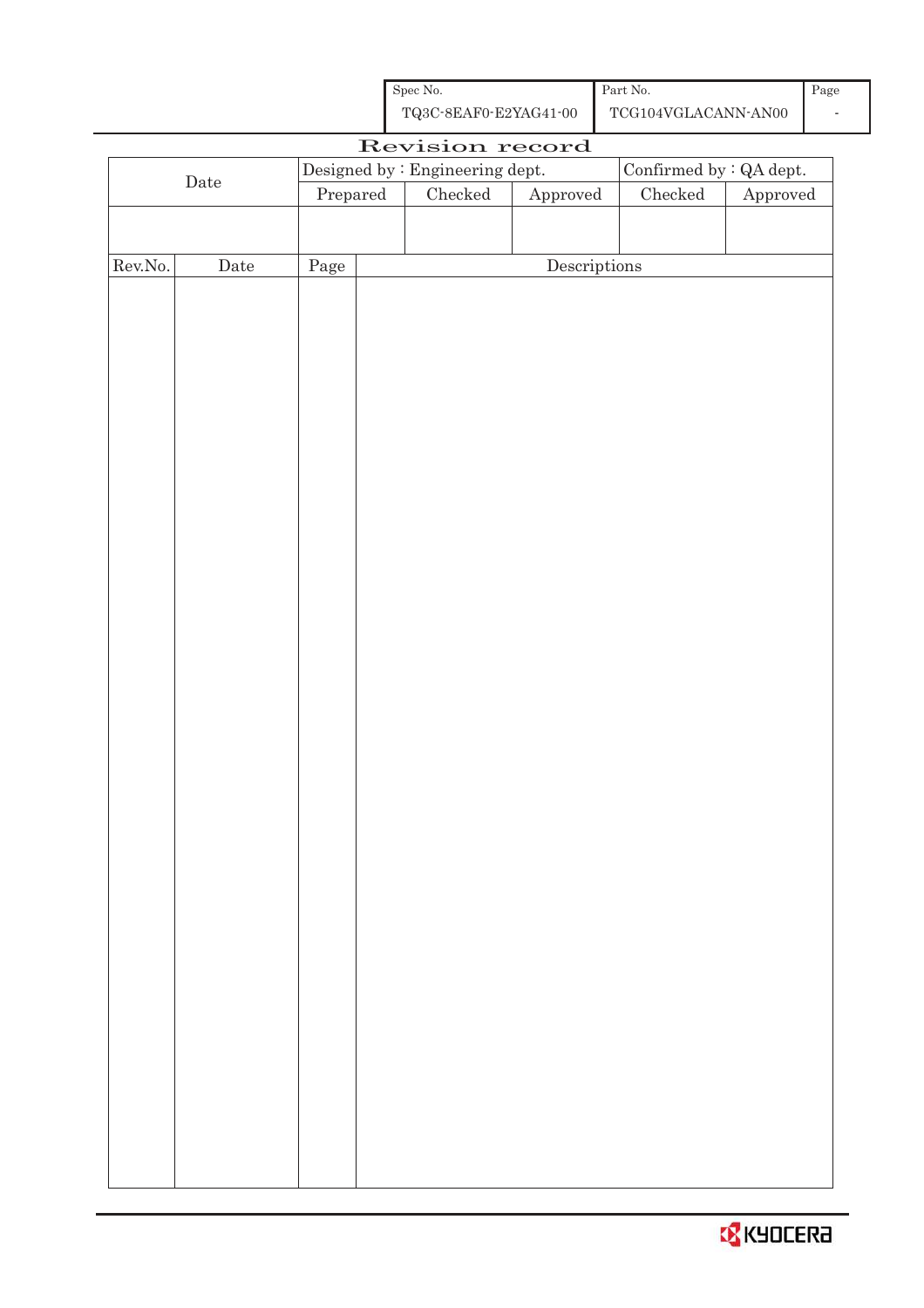Page 1

# Visuals specification

| 1) Note         |                                                                                              |                                                                                    |                                                           |  |  |  |  |  |
|-----------------|----------------------------------------------------------------------------------------------|------------------------------------------------------------------------------------|-----------------------------------------------------------|--|--|--|--|--|
|                 | Note                                                                                         |                                                                                    |                                                           |  |  |  |  |  |
| General         | 1.                                                                                           | Customer identified anomalies not defined within this inspection standard shall be |                                                           |  |  |  |  |  |
|                 | reviewed by Kyocera, and an additional standard shall be determined by mutual                |                                                                                    |                                                           |  |  |  |  |  |
|                 | consent.                                                                                     |                                                                                    |                                                           |  |  |  |  |  |
|                 | This inspection standard about the image quality shall be applied to any defect within<br>2. |                                                                                    |                                                           |  |  |  |  |  |
|                 |                                                                                              | the active area and shall not be applicable to outside of the area.                |                                                           |  |  |  |  |  |
|                 | Inspection conditions<br>3.                                                                  |                                                                                    |                                                           |  |  |  |  |  |
|                 | Luminance                                                                                    |                                                                                    | $\div 500$ Lux min.                                       |  |  |  |  |  |
|                 |                                                                                              | Inspection distance                                                                | : 300 mm.                                                 |  |  |  |  |  |
|                 | Temperature                                                                                  |                                                                                    | $:25 \pm 5^{\circ}$ C                                     |  |  |  |  |  |
|                 | Direction                                                                                    |                                                                                    | : Directly above                                          |  |  |  |  |  |
| Definition of   | Dot defect                                                                                   | Bright dot defect                                                                  | The dot is constantly "on" when power applied to the      |  |  |  |  |  |
| inspection item |                                                                                              |                                                                                    | LCD, even when all "Black" data sent to the screen.       |  |  |  |  |  |
|                 |                                                                                              |                                                                                    | Inspection tool: 5% Transparency neutral density filter.  |  |  |  |  |  |
|                 |                                                                                              |                                                                                    | Count dot: If the dot is visible through the filter.      |  |  |  |  |  |
|                 |                                                                                              |                                                                                    | Don't count dot: If the dot is not visible through the    |  |  |  |  |  |
|                 |                                                                                              |                                                                                    | filter.                                                   |  |  |  |  |  |
|                 |                                                                                              |                                                                                    | G<br>BR<br>G<br>R                                         |  |  |  |  |  |
|                 |                                                                                              |                                                                                    | RGBRGBRGB                                                 |  |  |  |  |  |
|                 |                                                                                              |                                                                                    | dot defect<br><b>GBR</b><br>G<br><b>BR</b><br>G<br>B      |  |  |  |  |  |
|                 |                                                                                              | Black dot defect                                                                   | The dot is constantly "off" when power applied to the     |  |  |  |  |  |
|                 |                                                                                              |                                                                                    | LCD, even when all "White" data sent to the screen.       |  |  |  |  |  |
|                 |                                                                                              | Adjacent dot                                                                       | Adjacent dot defect is defined as two or more bright dot  |  |  |  |  |  |
|                 |                                                                                              |                                                                                    | defects or black dot defects.                             |  |  |  |  |  |
|                 |                                                                                              |                                                                                    | RGBRGBR                                                   |  |  |  |  |  |
|                 |                                                                                              |                                                                                    | $RG$ B $RG$ B $RG$ B                                      |  |  |  |  |  |
|                 |                                                                                              |                                                                                    | dot defect<br>R<br>GBR                                    |  |  |  |  |  |
|                 |                                                                                              |                                                                                    | B<br>G<br>R<br>G<br>в                                     |  |  |  |  |  |
|                 | External                                                                                     | Bubble, Scratch,                                                                   | Visible operating (all pixels "Black" or "White") and non |  |  |  |  |  |
|                 | inspection                                                                                   | Foreign particle                                                                   | operating.                                                |  |  |  |  |  |
|                 |                                                                                              | (Polarizer, Cell,                                                                  |                                                           |  |  |  |  |  |
|                 |                                                                                              | Backlight)                                                                         |                                                           |  |  |  |  |  |
|                 |                                                                                              | Appearance                                                                         | Does not satisfy the value at the spec.                   |  |  |  |  |  |
|                 |                                                                                              | inspection                                                                         |                                                           |  |  |  |  |  |
|                 | Definition of circle size<br>Definition of linear size<br>Definition                         |                                                                                    |                                                           |  |  |  |  |  |
|                 | of size                                                                                      |                                                                                    |                                                           |  |  |  |  |  |
|                 |                                                                                              |                                                                                    |                                                           |  |  |  |  |  |
|                 |                                                                                              |                                                                                    |                                                           |  |  |  |  |  |
|                 |                                                                                              |                                                                                    |                                                           |  |  |  |  |  |
|                 |                                                                                              |                                                                                    |                                                           |  |  |  |  |  |
|                 |                                                                                              | $\mathbf{d} = ( \, \mathbf{a} \, + \, \mathbf{b} \, )/2$                           |                                                           |  |  |  |  |  |